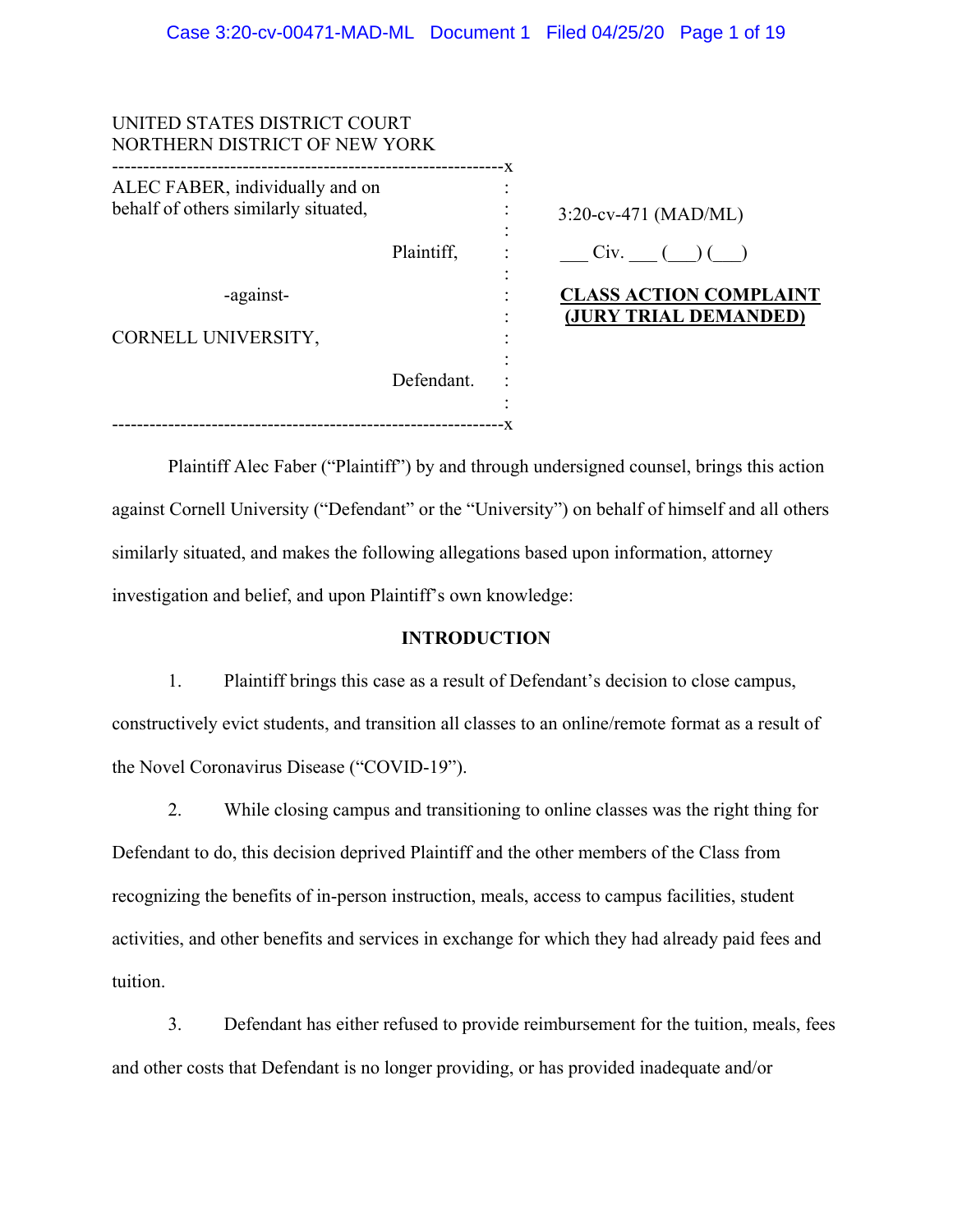#### Case 3:20-cv-00471-MAD-ML Document 1 Filed 04/25/20 Page 2 of 19

arbitrary reimbursement that does not fully compensate Plaintiff and members of the Class for their loss.

4. This action seeks refunds of the amount Plaintiff and other members of the Class are owed on a pro-rata basis, together with other damages as pled herein.

# **PARTIES**

5. Defendant Cornell University is a private institution of higher learning located in Ithaca, New York.

6. Upon information and belief, Defendant has an estimated endowment of approximately  $$7.3$  Billion.<sup>1</sup>

7. Moreover, upon information and belief, Defendant may be eligible to receive federal stimulus under the CARES Act. The CARES Act directs that approximately \$14 billion dollars be distributed to colleges and universities based upon enrollment and requires that institutions must use at least half of the funds they receive to provide emergency financial aid grants to students for expenses related to the disruption of campus operations due to COVID-19.

8. Plaintiff is an individual and a resident and citizen of the State of New Jersey.

9. Plaintiff is currently enrolled as a full-time student in Defendant's undergraduate program, studying city planning.

10. Plaintiff has paid substantial tuition for the Spring 2020 semester either out of pocket or by utilizing student loan financing.

11. There are hundreds, if not thousands, of institutions of higher learning in this country.

12. Some institutions of higher learning provide curriculum and instruction that is offered on a remote basis through online programming which do not provide for physical

 $\overline{a}$ 

<sup>&</sup>lt;sup>1</sup> https://cornellsun.com/2019/10/17/cornell-endowment-posts-5-3-return-trailing-most-ivy-league-colleges/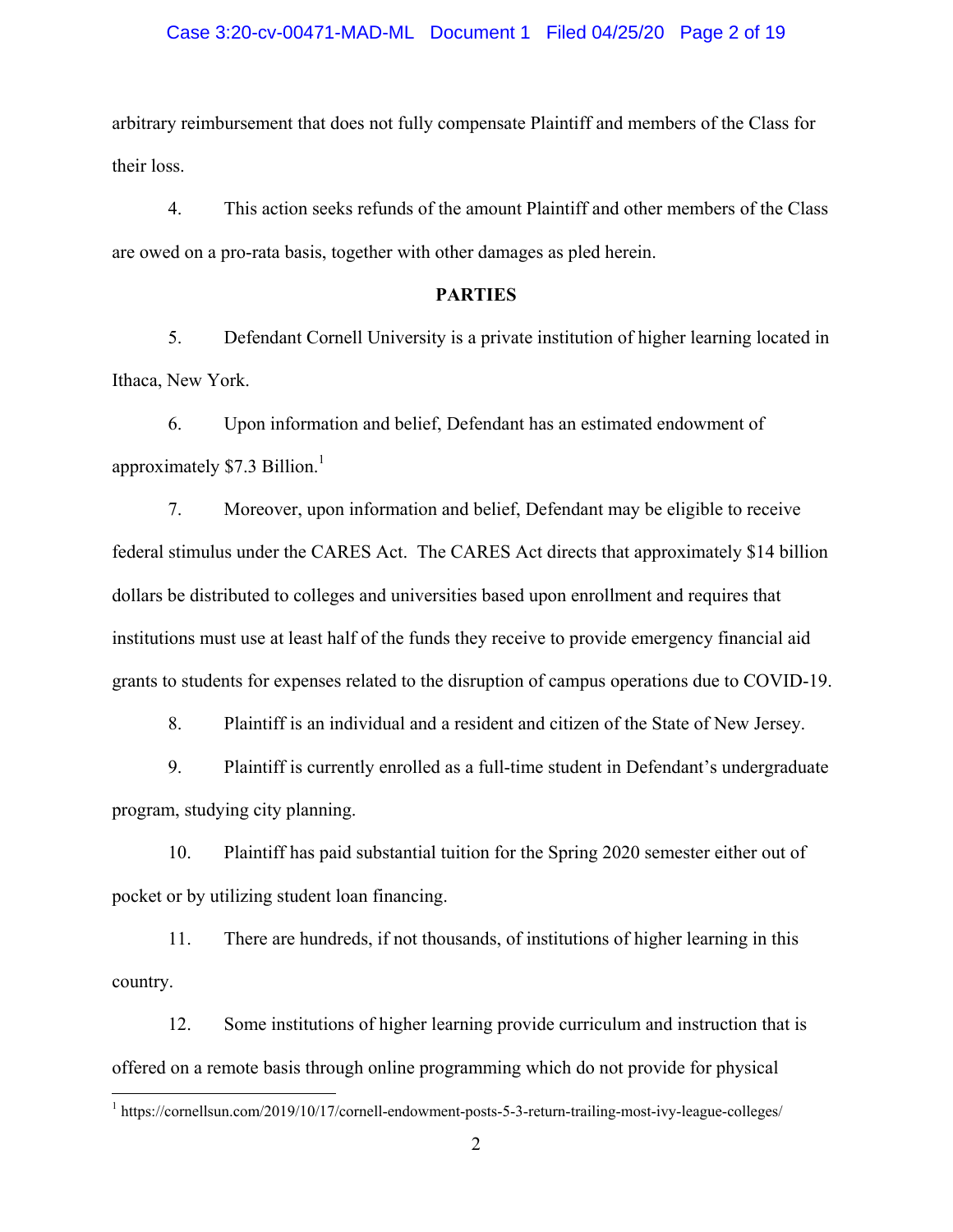#### Case 3:20-cv-00471-MAD-ML Document 1 Filed 04/25/20 Page 3 of 19

attendance by the students.

13. Defendant's institution offers in in-person, hands-on curriculum.

14. Plaintiff and members of the Proposed Tuition Class did not choose to attend another institution of higher learning, or to seek an online degree, but instead chose to attend Defendant's institution and enroll on an in-person basis.

15. The tuition for in-person instruction at Defendant's institution covers not just the academic instruction, but encompasses an entirely different experience which includes but is not limited to:

- i. Face-to-face interaction with professors, mentors, and peers;
- ii. Access to facilities such as computer labs, study rooms, laboratories, libraries, etc.;
- iii. Student governance and student unions;
- iv. Extra-curricular activities, groups, intramurals, etc.;
- v. Student art, cultures, and other activities;
- vi. Social development and independence;

vii. Hands-on learning and experimentation; and

viii. Networking and mentorship opportunities.

16. Plaintiff's education has transitioned from in-person, hands-on learning to online instruction.

17. Plaintiff's online instruction is not commensurate with the same classes being taught in person.

18. In addition to tuition, Plaintiff was required to pay certain mandatory fees, including, but not limited to, a student activity fee, together with other optional fees, including,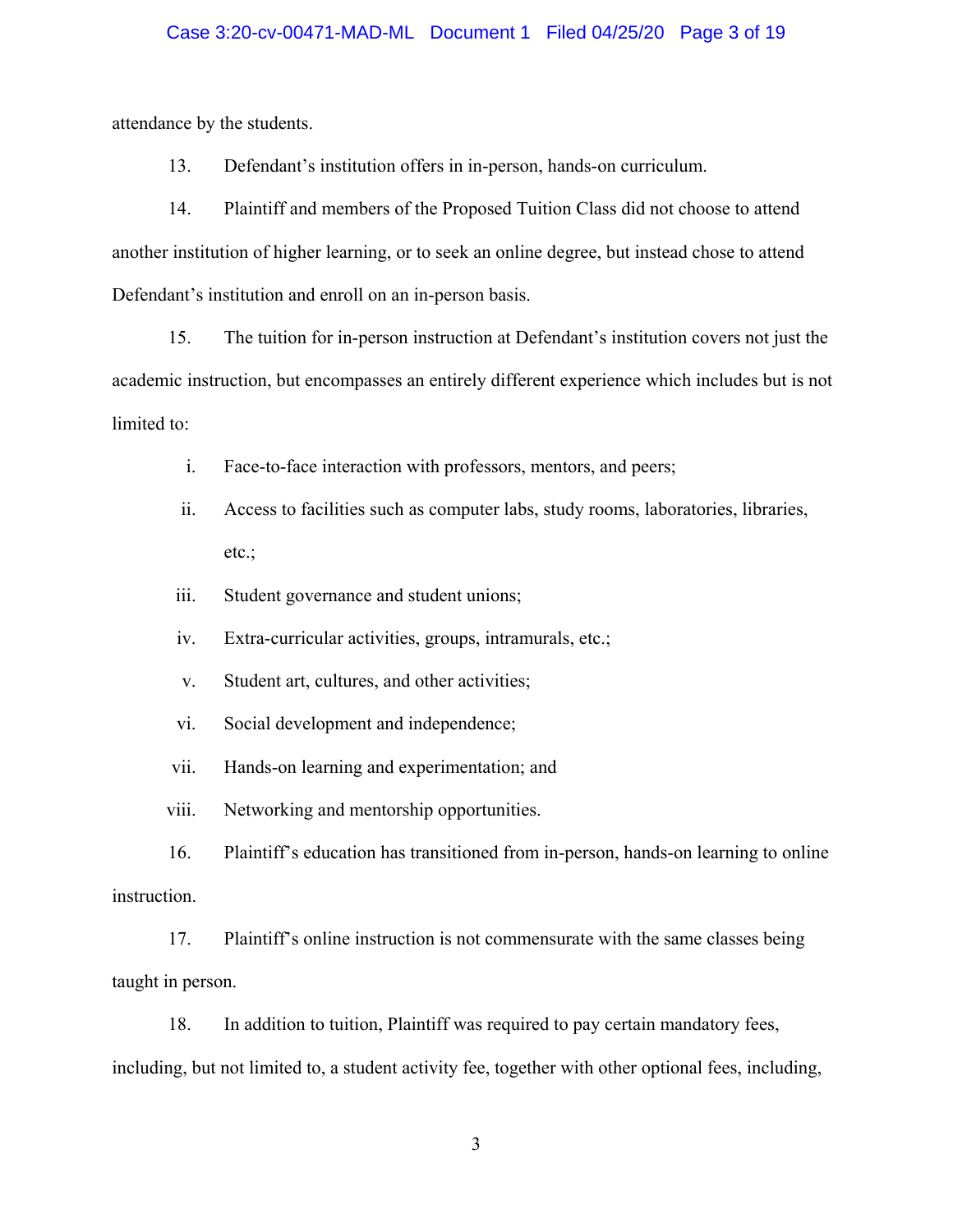#### Case 3:20-cv-00471-MAD-ML Document 1 Filed 04/25/20 Page 4 of 19

but not limited to, a membership fee to join the Cornell Fitness Center.

19. As a result of the campus lockdown, and his being moved off campus, Plaintiff no longer has the benefit of the services for which these fees have been paid.

20. For example, the Noyes Fitness Center closed at 8:00 p.m. on March 16, 2020, and has remained closed since that date.<sup>2</sup>

21. Most other campus activities, athletic events, intramurals, extra-circulars, and oncampus opportunities have also been suspended.

22. In addition to the tuition and fees described above, although Plaintiff lived in offcampus housing, Plaintiff paid a substantial meal plan fee for a meal plan providing for oncampus dining.

23. At Defendant's request and direction, Plaintiff vacated campus on March 14, 2020 and has not returned since, nor had access to any meals under his meal plan since that date.

#### **JURISDICTION AND VENUE**

24. This Court has jurisdiction over this action pursuant to the Class Action Fairness Act ("CAFA"), 28 U.S.C. § 1332(d), because at least one class member is of diverse citizenship from the Defendant, there are more than 100 Class members, and the aggregate amount in controversy exceeds \$5 million, exclusive of interest and costs.

25. This Court has personal jurisdiction over Defendant because Defendant is domiciled in New York and conducts business in New York.

26. Venue is proper in this District under 28 U.S.C. § 1391(b) because a substantial part of the events or omissions giving rise to the claims occurred in this District, and because Defendant is an educational institution domiciled and doing business in this District.

#### **FACTUAL ALLEGATIONS**

 $\overline{a}$ 

<sup>&</sup>lt;sup>2</sup> https://recreation.athletics.cornell.edu/noyes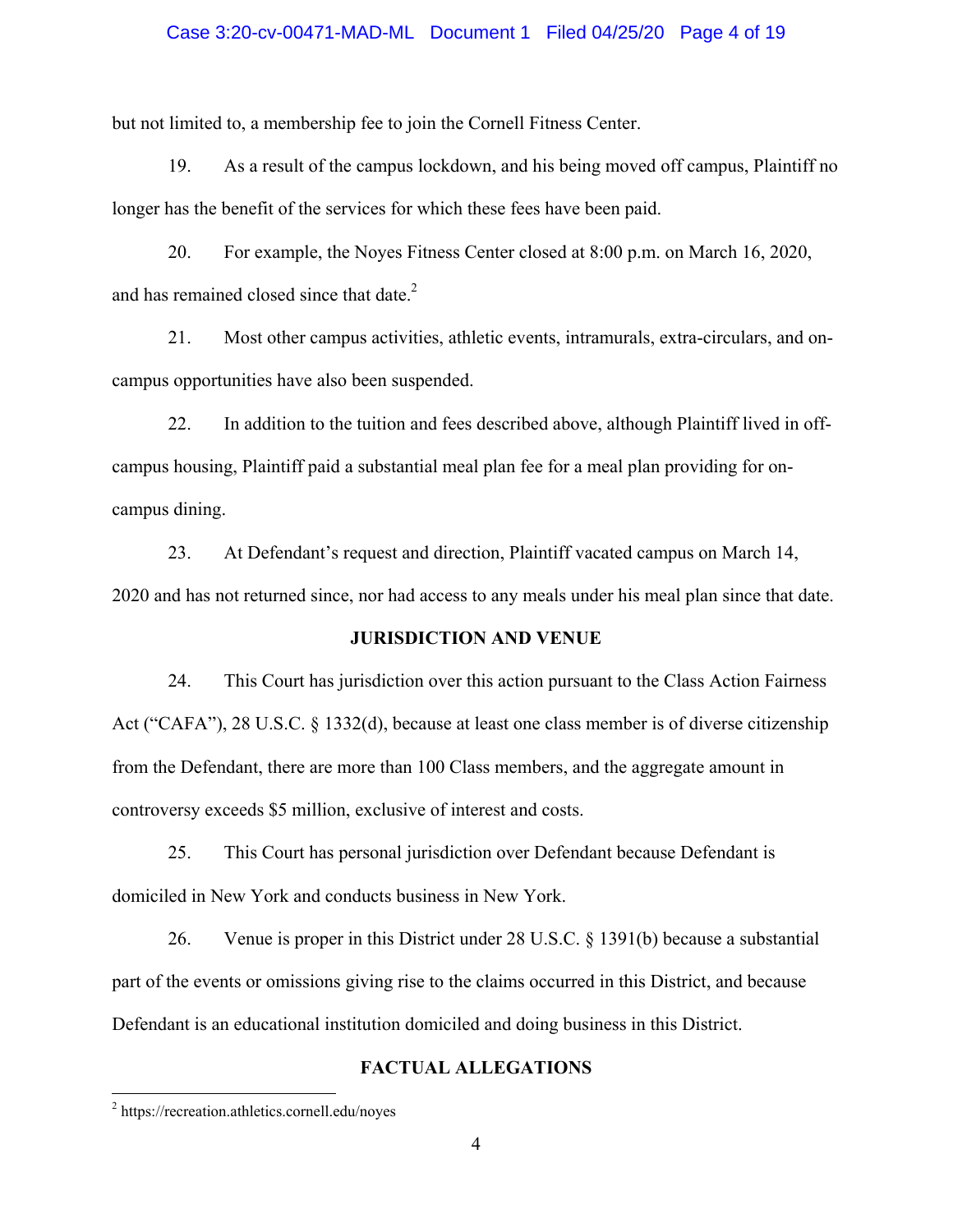#### Case 3:20-cv-00471-MAD-ML Document 1 Filed 04/25/20 Page 5 of 19

27. Upon information and belief, Defendant's Spring term began with the first day of classes on or about January 21,  $2020$ <sup>3</sup>

28. Upon information and belief, Defendant's Spring term was scheduled to conclude with the last day of examinations on or about May 16, 2020 and commencement ceremonies on May 24,  $2020.<sup>4</sup>$ 

29. Accordingly, Defendant's Spring semester was scheduled and contracted to consist of approximately 116 days.

30. However, as a result of the COVID-19 pandemic, Defendant announced on March 13, 2020 that it was suspending all classes effective immediately.<sup>5</sup>

31. In this March 13, 2020 announcement from the University to Students, President Pollack announced that all undergraduate and most professional students were required to leave campus no later than March 29, 2020, absent receiving an exception. The "directive" further "strongly encouraged" students to leave campus prior to the deadline, namely, as soon as possible:<sup>6</sup>

> All undergraduate students and most professional students are strongly encouraged to return as soon as feasible to their permanent home residences; you must leave campus no later than March 29, unless you receive an exception to stay in on-

> I implore each of our students to comply with this directive. You can do your part to help de-densify the campus and make it safer for those who need to stay by leaving as soon as possible. And as I mentioned in my March 11 message, once you return home, please practice social distancing there as well, avoiding large gatherings.

32. Almost immediately, students began requesting refunds for the fees and charges demanded in this action.

33. As early as the middle of March, the students at Defendant's institution started a

<u>.</u>

<sup>3</sup> https://registrar.cornell.edu/academic-calendar

 $4$   $\underline{\text{Id}}$ .

<sup>&</sup>lt;sup>5</sup> https://statements.cornell.edu/2020/20200313-5MTe7Z-update-on-classes.cfm<br><sup>6</sup> L4

 $^6$  <u>Id.</u>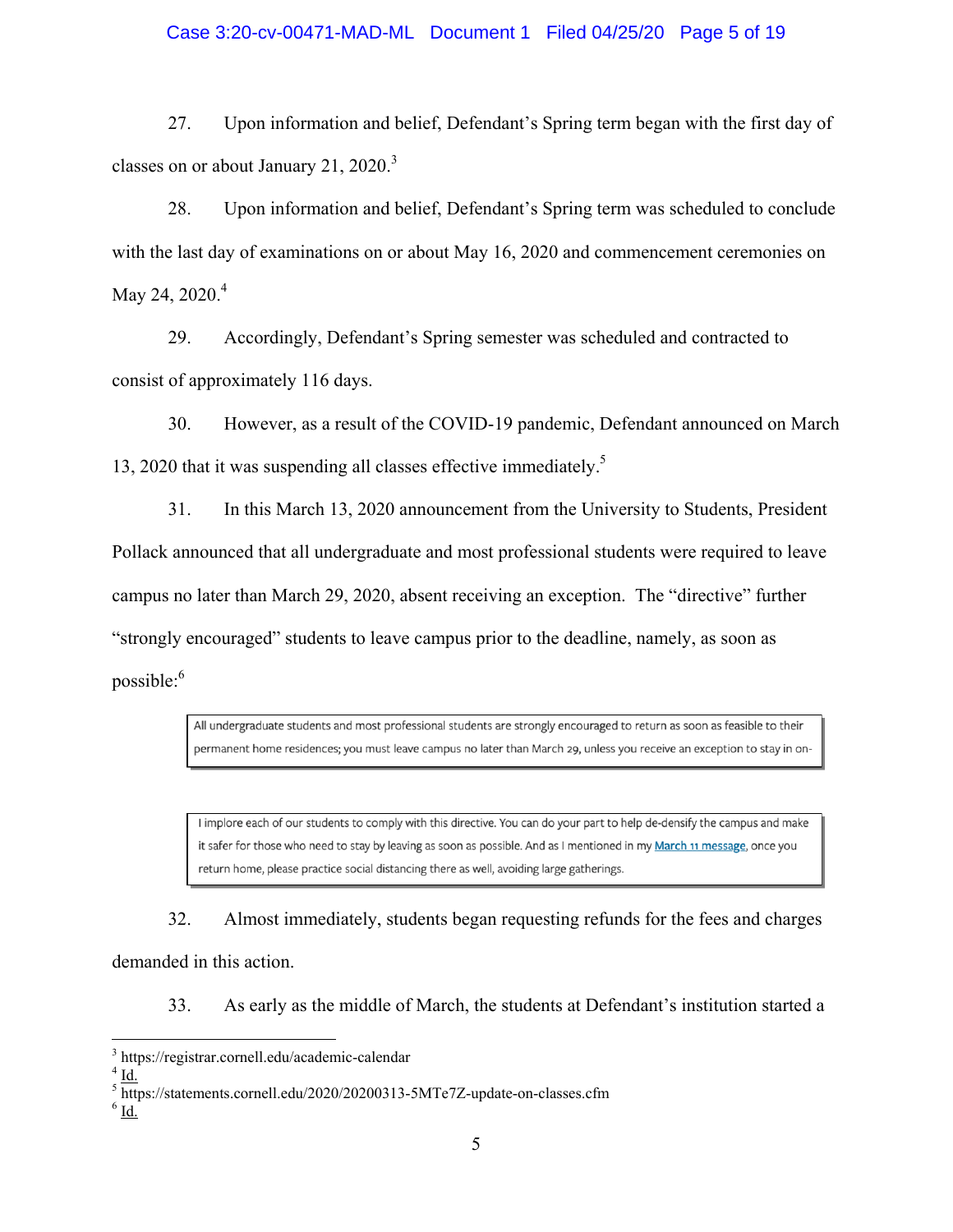change.org petition which, at the current time, has over  $2,000$  signatures.<sup>7</sup>

34. Students from throughout the University expressed support.<sup>8</sup>



I know this was out of Cornell's control, but if we are going to have to sacrifice the entire rest of the semester's worth of tools, dining plan meals, clubs, research opportunities, office hours and lectures in person, friends, housing, sports, Cornell jobs, department & school resources, library use, etc. I want each person to get at LEAST a partial refund. Cornell shutting down all of the sudden causes so much complication, anxiety, and rushing to already-challenging student life. Last minute plane flights, especially internationally, are unprecedented and costly. Students are suddenly out of their campus jobs. Some students cannot even go back home, and are scrambling. I live in Ithaca, but am going to take a SEVERE financial blow.

Report

 $\circ$  0

1 month ago

The whole point of going to this school is to have access to its professors which are among the best in their fields switching into online classes will hinder this and defeat the purpose of the heightened tuition to attend. I feel a partial refund to reflect this would be fair

 $O 8$  · Report



1 month ago

We paid dining, tuition, and housing with the expectation that we would use these facilities for the FULL semester. Since this is no longer the case, partial refunding is not a ludicrous proposition.

 $\heartsuit$  2 · Report

 $T$  https://www.change.org/p/cornell-partial-tuition-refund-2020<br>8 L4

 $8$   $\underline{\mathbf{Id}}$ .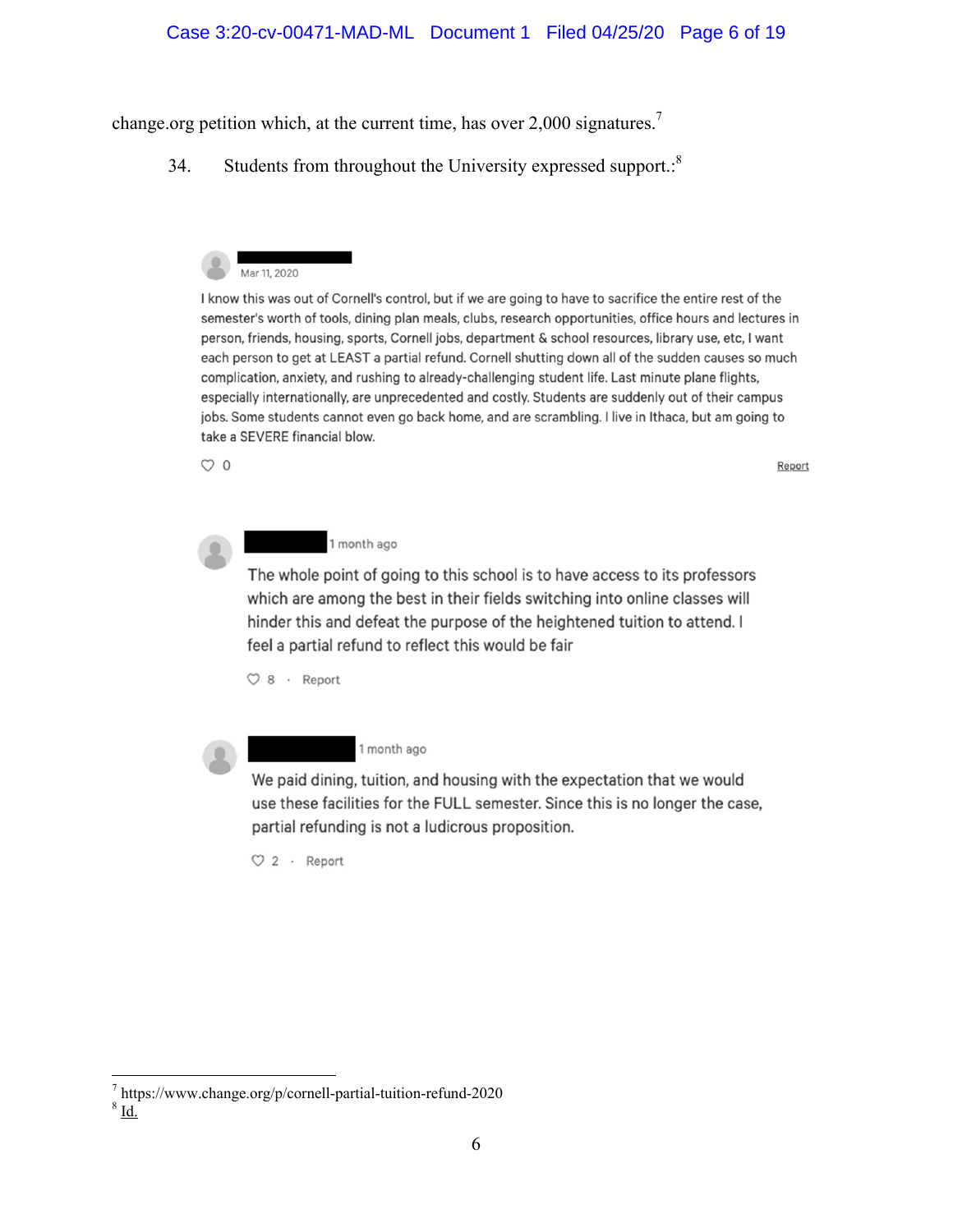# Case 3:20-cv-00471-MAD-ML Document 1 Filed 04/25/20 Page 7 of 19

1 month ago

The schools must oversee scenarios like this. They have millions of dollars with endowments and donations. So this shouldn't be a problem.

 $\heartsuit$  1  $\cdot$  Report

35. On April 1, 2020, *The Cornell Daily Sun* published an article specifically questioning Defendant's refusal to refund Fitness Center membership fees.<sup>9</sup>

36. Nonetheless, Defendant has refused, and continues to refuse, to offer any prorated tuition refunds: $10$ 

Will I receive a refund on my tuition?

At this time, Cornell remains open and all classes have moved to online instruction. Because the spring semester is scheduled to continue, there are no plans for tuition reimbursement.

37. Although Defendant is still offering some level of academic instruction via online classes, Plaintiff and members of the proposed Tuition Class (as defined in paragraph 44) have been and will be deprived of the benefits of on-campus learning as set forth more fully above.

38. Moreover, the value of any degree issued on the basis of online or pass/fail

classes will be diminished for the rest of their lives.

39. Likewise, Defendant has refused, and continues to refuse, to issue any pro-rated

refunds for the Student Activity and other fees: $<sup>11</sup>$ </sup>

Will I receive a refund for my Student Activity Fee? ONEW APRIL 20

The Student Activity Fee, which is managed by the Student Assembly, will not be refunded. Many of the funds that

I

40. Accordingly, Plaintiff and members of the proposed Fees Class (as defined in

 $\overline{\phantom{a}}$ 

<sup>&</sup>lt;sup>9</sup> https://cornellsun.com/2020/04/01/cornell-fitness-centers-currently-not-offering-refunds/

 $^{10}$ https://www.cornell.edu/coronavirus/teaching-learning/students.cfm#finance  $^{11}$ Id.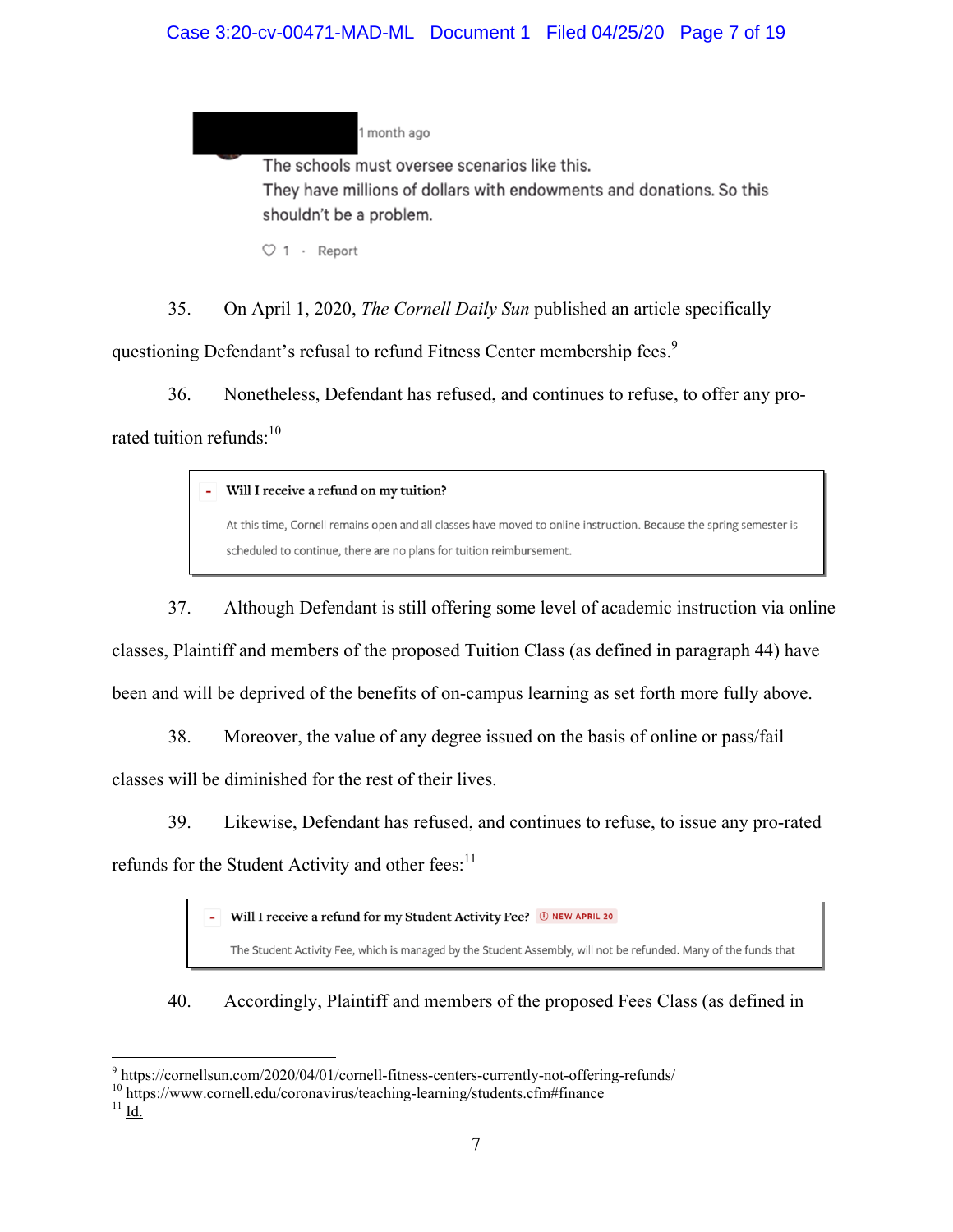## Case 3:20-cv-00471-MAD-ML Document 1 Filed 04/25/20 Page 8 of 19

paragraph 44) have been, and will continue to be, deprived of utilizing services for which they have already paid, such as access to student activities and the Fitness Center.

41. Defendant has announced that it will offer a pro-rated refund on room and board fees.12 However, upon information and belief, Defendant intends to calculate this refund from a pro-rated date of March 29, 2020, even though Defendant determined that it was unsafe for students to remain on campus as early as March 13, 2020, and directed students to begin vacating campus on that date.

42. It is unfair and unjust for Defendant to retain meal fees from March 13, 2020 (the date students were directed to leave campus) to March 29, 2020 (the date Defendant has arbitrarily decided to pro-rate from).

43. Defendant's proposed meal plan refund is inadequate and in breach of their contract with the Meals Class as set forth more fully below.

# **CLASS ACTION ALLEGATION**

44. Plaintiff brings this action on behalf of himself and as a class action, pursuant to

the provisions of Rule 23 of the Federal Rules of Civil Procedure on behalf of the following

Classes:

<u>.</u>

# **The Tuition Class:**

All people who paid tuition for or on behalf of students enrolled in classes at the University for the Spring 2020 semester but were denied live in-person instruction and forced to use online distance learning platforms for the latter portion of that semester.

# **The Fees Class:**

All people who paid fees for or on behalf of students enrolled in classes at the University for the Spring 2020 semester.

<sup>12</sup> https://www.cornell.edu/coronavirus/residential-life.cfm#housing-dining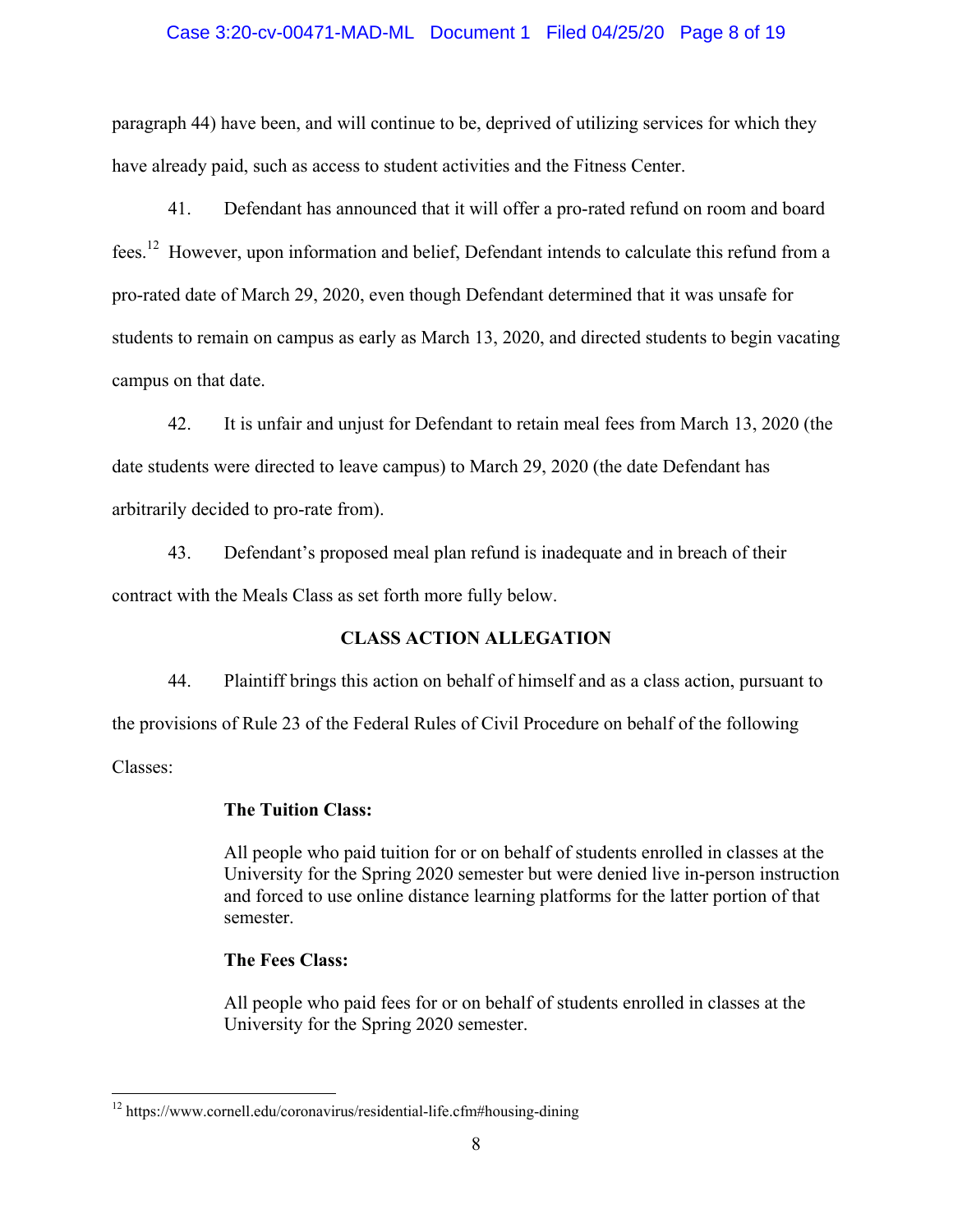#### **The Meals Class:**

All people who paid costs for or on behalf of students for meals and on-campus dining at the University for the Spring 2020 semester.

45. Excluded from the Classes are The Board of Trustees of Cornell University (or similar governing body) and any of their respective members, affiliates, parents, subsidiaries, officers, directors, employees, successors, or assigns; and the judicial officers, and their immediate family members, and Court staff assigned to this case. Plaintiff reserves the right to modify or amend the Class definitions, as appropriate, during the course of this litigation.

46. Certification of Plaintiff's claims for class-wide treatment is appropriate because Plaintiff can prove the elements of his claims on a class-wide basis using the same evidence as would be used to prove those elements in individual actions alleging the same claims.

47. This action has been brought and may be properly maintained on behalf of the Class proposed herein under Federal Rule of Civil Procedure 23.

#### **Numerosity: Fed. R. Civ. P. 23(a)(1)**

48. The members of the Class are so numerous and geographically dispersed that individual joinder of all Class members is impracticable. Plaintiff is informed and believes there are thousands of members of the Class, the precise number being unknown to Plaintiff, but such number being ascertainable from Defendant's records. Class members may be notified of the pendency of this action by recognized, Court-approved notice dissemination methods, which may include U.S. mail, electronic mail, internet postings, and/or published notice.

# **Commonality and Predominance: Fed. R. Civ. P. 23(a)(2)**

49. This action involves common questions of law and fact, which predominate over any questions affecting individual Class members, including, without limitation:

i. Whether Defendant engaged in the conduct alleged herein;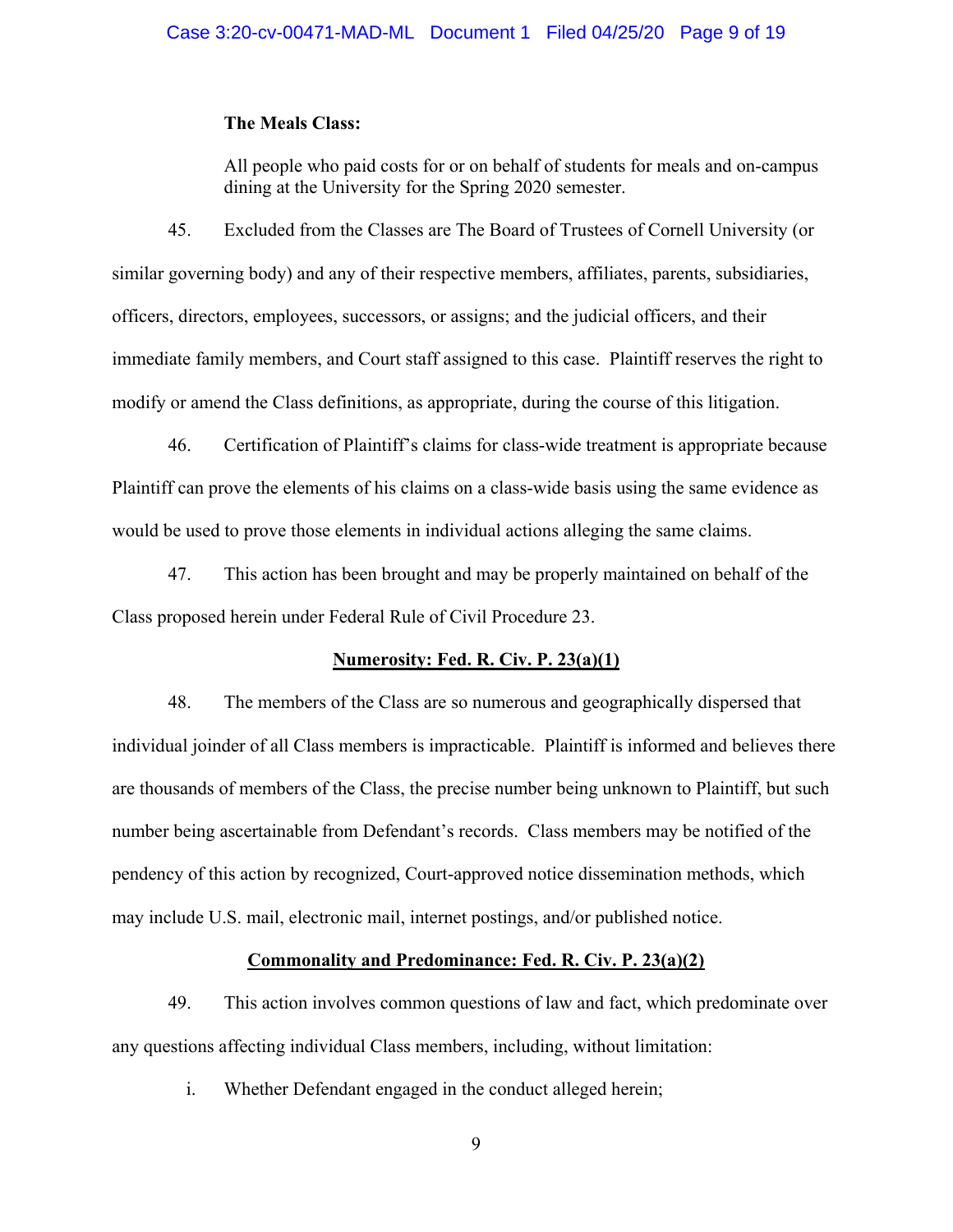- ii. Whether there is a difference in value between online distance learning and live in-person instruction;
- iii. Whether Defendant breached its contracts with Plaintiff and the other members of the Tuition Class by retaining the portion of their tuition representing the difference between the value of online distance learning and live in-person instruction;
- iv. Whether Defendant was unjustly enriched by retaining tuition payments of Plaintiff and the Tuition Class representing the difference between the value of online distance learning and live in-person instruction;
- v. Whether Defendant breached its contracts with Plaintiff and the other members of the Fees Class by retaining fees without providing the services the fees were intended to cover;
- vi. Whether Defendant was unjustly enriched by retaining fees of Plaintiff and the other members of the Fees Class without providing the services the fees were intended to cover;
- vii. Whether Defendant breached its contracts with Plaintiff and the other members of the Meals Class by retaining costs for food and on-campus dining without providing those services which the costs were intended to cover;
- viii. Whether Defendant was unjustly enriched by retaining payments of Plaintiff and the other members of the Meals Class without providing the food and on-campus dining options which those costs were intended to cover;
	- ix. Whether certification of any or all of the classes proposed herein is appropriate under Fed. R. Civ. P. 23;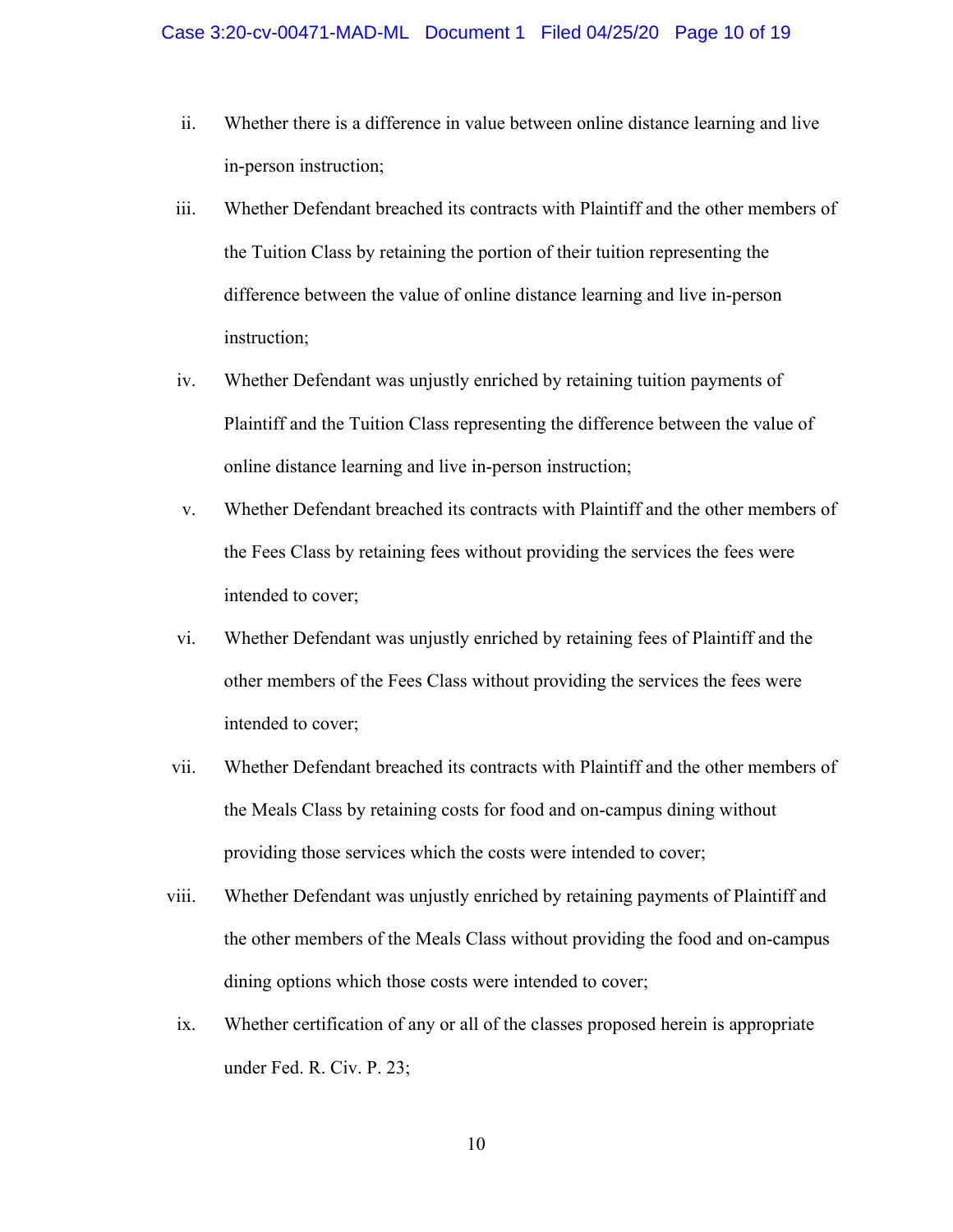- x. Whether Class members are entitled to declaratory, equitable, or injunctive relief, and/or other relief; and
- xi. The amount and nature of relief to be awarded to Plaintiff and the other Class members.

### **Typicality: Fed. R. Civ. P. 23(a)(3)**

50. Plaintiff's claim is typical of the other Class member's claims because, among other things, all Class members were similarly situated and were comparably injured through Defendant's wrongful conduct as set forth herein.

#### **Adequacy: Fed. R. Civ. P. 23(a)(4)**

51. Plaintiff is an adequate Class representative because his interests do not conflict with the interests of other members of the Class he seeks to represent. Plaintiff has retained counsel competent and experienced in complex litigation; and Plaintiff intends to prosecute the action vigorously. The Class's interests will be fairly and adequately protected by Plaintiff and his counsel.

#### **Superiority: Fed. R. Civ. P. 23(b)(3)**

52. A class action is superior to any other available means for the fair and efficient adjudication of this controversy, and no unusual difficulties are likely to be encountered in the management of this class action. The damages or other financial detriment suffered by Plaintiff and other Class members are relatively small compared to the burden and expense that would be required to individually litigate their claims against Defendant, so it would be impracticable for members of the Class to individually seek redress for Defendant's wrongful conduct.

53. Even if Class members could afford individual litigation, the Court system likely could not. Individualized litigation creates a potential for inconsistent or contradictory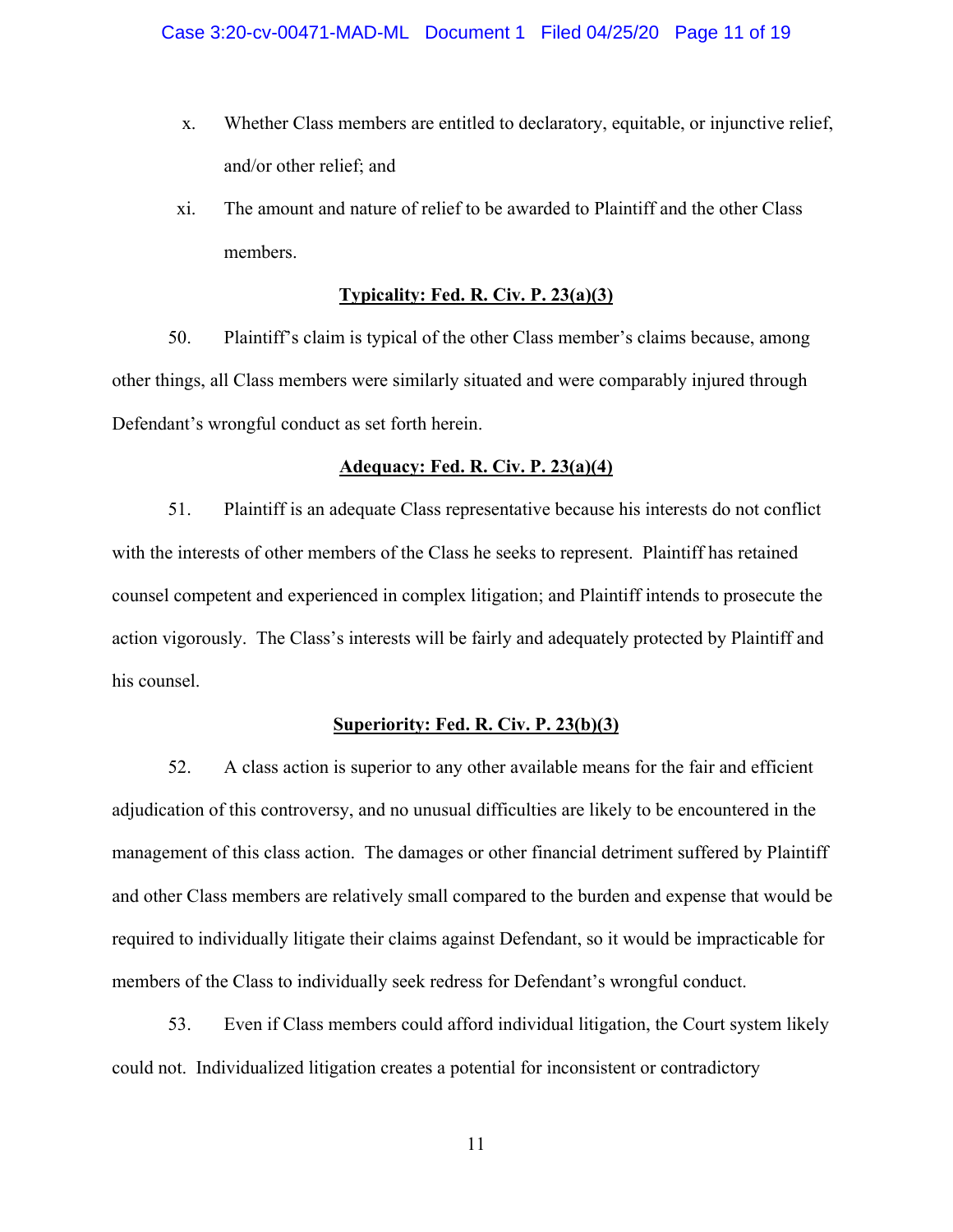#### Case 3:20-cv-00471-MAD-ML Document 1 Filed 04/25/20 Page 12 of 19

judgments, and increases the delay and expense to all parties and the court system. By contrast, the class action device presents far fewer management difficulties and provides the benefits of single adjudication, economy of scale, comprehensive supervision by a single court, and finality of the litigation.

# **Certification of Specific Issues: Fed. R. Civ. P. 23(c)(4)**

54. To the extent that a Class does not meet the requirements of Rules  $23(b)(2)$  or

(b)(3), Plaintiff seeks the certification of issues that will drive the litigation toward resolution.

#### **Declaratory and Injunctive Relief: Fed. R. Civ. P. 23(b)(2)**

55. The University has acted or refused to act on grounds generally applicable to Plaintiff and the other Class members, thereby making appropriate final injunctive relief and declaratory relief, as described herein, with respect to the Class members as a whole.

# **FOR A FIRST COLLECTIVE CAUSE OF ACTION BREACH OF CONTRACT (Plaintiff and Other Members of the Tuition Class)**

56. Plaintiff realleges all preceding paragraphs as if fully set forth herein.

57. Plaintiff brings this count on behalf of himself and other members of the Tuition

Class.

58. Plaintiff and the Tuition Class entered into contracts with the University which provided that Plaintiff and other members of the Tuition Class would pay tuition for or on behalf of students and, in exchange, the University would provide live in-person instruction in a physical classroom.

59. Plaintiff and other members of the Tuition Class fulfilled their end of the bargain when they paid tuition for the Spring 2020 semester either out of pocket or by using student loan financing.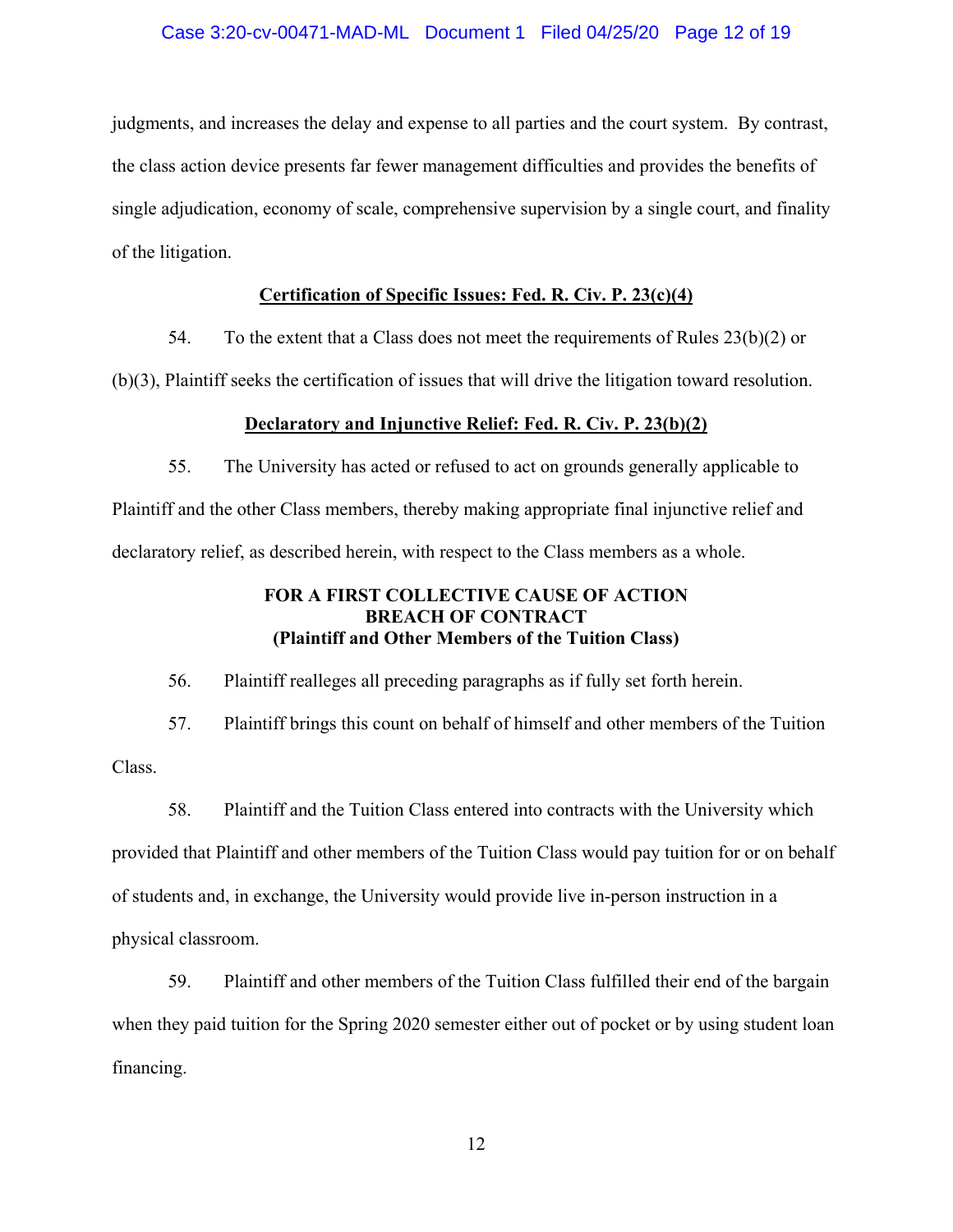#### Case 3:20-cv-00471-MAD-ML Document 1 Filed 04/25/20 Page 13 of 19

60. The University breached the contract with Plaintiff and the Tuition Class by moving all classes for the Spring 2020 semester to online distance learning platforms, without reducing or refunding tuition accordingly.

61. The University retained tuition monies paid by Plaintiff and other members of the Tuition Class, without providing them the full benefit of their bargain.

62. Plaintiff and other members of the Tuition Class have suffered damage as a direct and proximate result of Defendant's breach, including, but not limited to, being deprived of the value of the services the tuition was intended to cover, namely live in-person instruction in a physical classroom.

63. As a direct and proximate result of Defendant's breach, Plaintiff and the Tuition Class are legally and equitably entitled to damages, to be decided by the trier of fact in this action, to include but not be limited to disgorgement of the difference between the value of the online learning which is being provided versus the value of the live in-person instruction in a physical classroom that was contracted for.

# **FOR A SECOND COLLECTIVE CAUSE OF ACTION UNJUST ENRICHMENT (Plaintiff and Other Members of the Tuition Class)**

64. Plaintiff realleges all preceding paragraphs as if fully set forth herein.

65. Plaintiff brings this count on behalf of himself and other members of the Tuition Class.

66. The University has received a benefit at the expense of Plaintiff and other members of the Tuition Class to which it is not entitled.

67. Plaintiff and other members of the Tuition Class paid substantial tuition for live in-person instruction in physical classrooms and did not receive the full benefit of the bargain.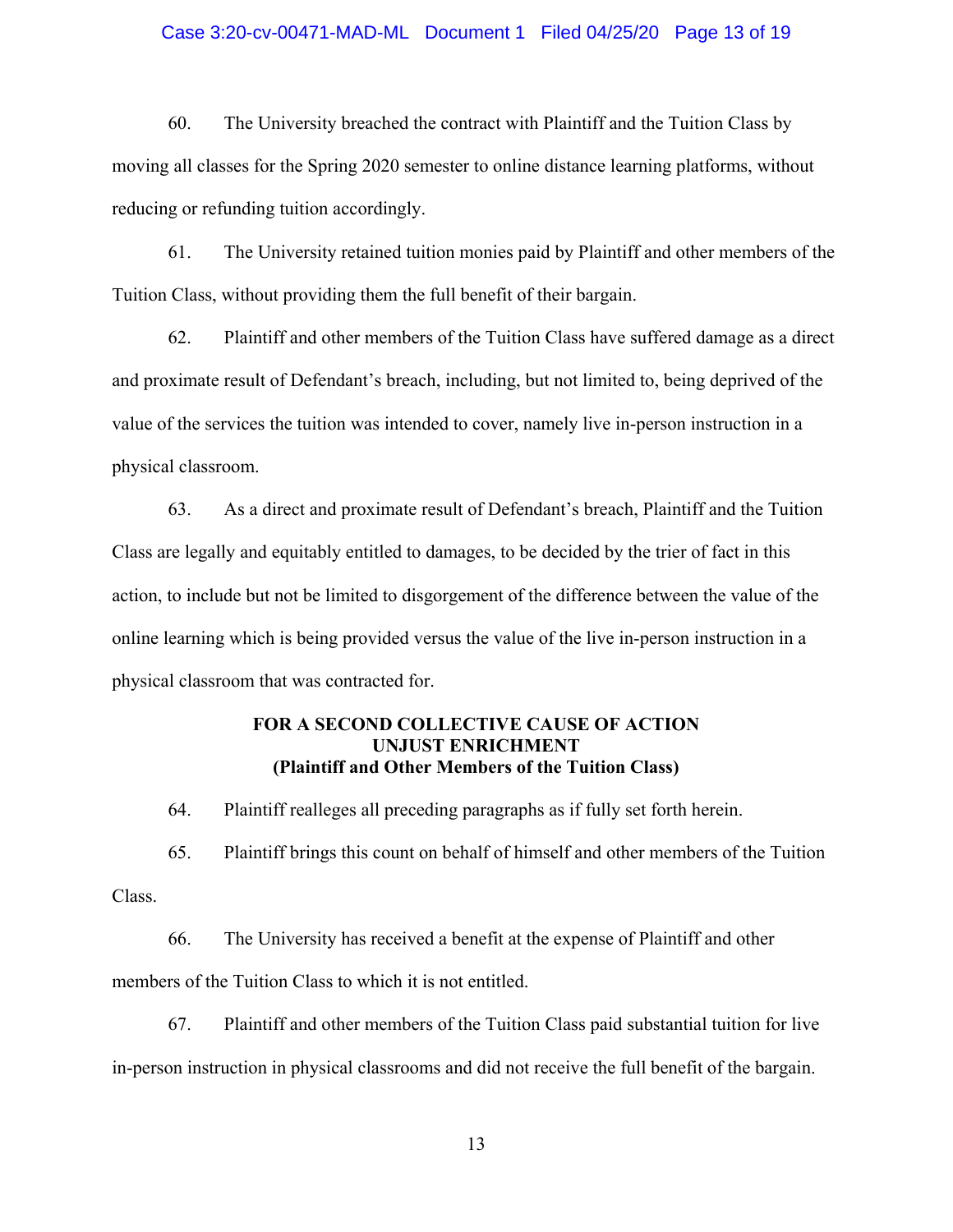#### Case 3:20-cv-00471-MAD-ML Document 1 Filed 04/25/20 Page 14 of 19

68. Plaintiff and other members of the Tuition Class conferred this benefit on Defendant when they paid the tuition.

69. Defendant has realized this benefit by accepting such payment.

70. Defendant has retained this benefit, even though Defendant has failed to provide the services for which the tuition was collected, making Defendant's retention unjust under the circumstances.

71. Equity and good conscience require that the University return a portion of the monies paid in tuition to Plaintiff and other members of the Tuition Class.

72. Defendant should be required to disgorge this unjust enrichment.

# **FOR A THIRD COLLECTIVE CAUSE OF ACTION BREACH OF CONTRACT (Plaintiff and Other Members of the Fees Class)**

73. Plaintiff realleges all preceding paragraphs as if fully set forth herein.

74. Plaintiff brings this count on behalf of himself and other members of the Fees Class.

75. Plaintiff and the Fees Class entered into contracts with the University which provided that Plaintiff and other members of the Fees Class would pay certain fees for or on behalf of students and, in exchange, the University would provide services related to those fees, such as access to student activities, athletics, wellness centers, libraries, etc.

76. Plaintiff and other members of the Fees Class fulfilled their end of the bargain when they paid these fees for the Spring 2020 semester either out of pocket or by using student financing.

77. The University breached the contract with Plaintiff and the Fees Class by moving all classes for the Spring 2020 semester to online distance learning platforms, constructively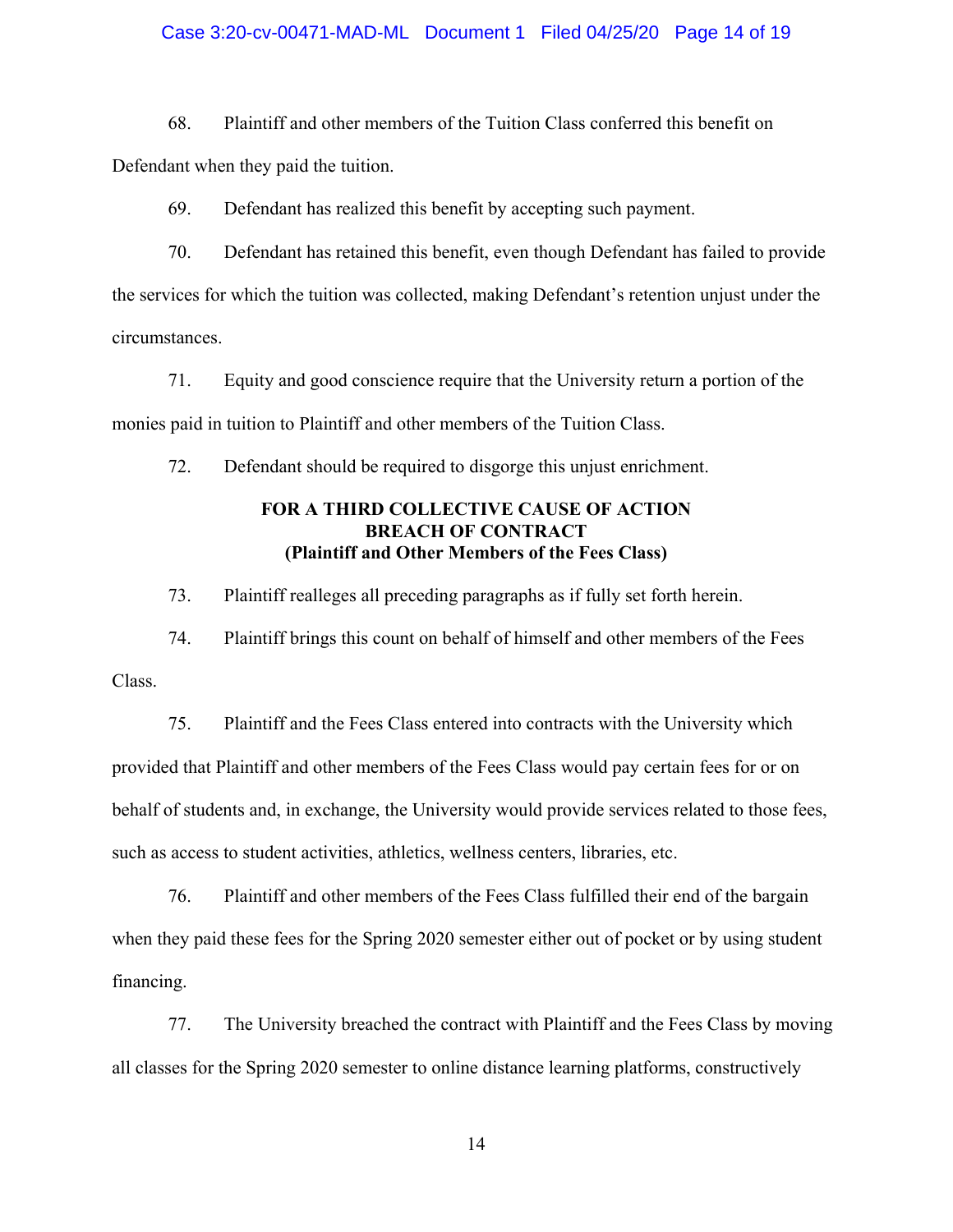#### Case 3:20-cv-00471-MAD-ML Document 1 Filed 04/25/20 Page 15 of 19

evicting students from campus, and the closing most campus buildings and facilities, without reducing or refunding the fees accordingly.

78. The University retained fees paid by Plaintiff and other members of the Fees Class, without providing them the full benefit of their bargain.

79. Plaintiff and other members of the Fees Class have suffered damage as a direct and proximate result of Defendant's breach, including, but not limited to, being deprived of the value of the benefits and services the fees were intended to cover.

80. As a direct and proximate result of Defendant's breach, Plaintiff and the Fees Class are legally and equitably entitled to damages, to be decided by the trier of fact in this action, to include, but not be limited to, disgorgement of the pro-rata amount of fees that was collected but for which services were not provided.

# **FOR A FOURTH COLLECTIVE CAUSE OF ACTION UNJUST ENRICHMENT (Plaintiff and Other Members of the Fees Class)**

81. Plaintiff realleges all preceding paragraphs as if fully set forth herein.

82. Plaintiff brings this count on behalf of himself and other members of the Fees Class.

83. The University has received a benefit at the expense of Plaintiff and other members of the Fees Class to which it is not entitled.

84. Plaintiff and other members of the Fees Class paid substantial student fees for on campus benefits and services and did not receive the full benefit of the bargain.

85. Plaintiff and other members of the Fees Class conferred this benefit on Defendant when they paid the fees.

86. Defendant has realized this benefit by accepting such payment.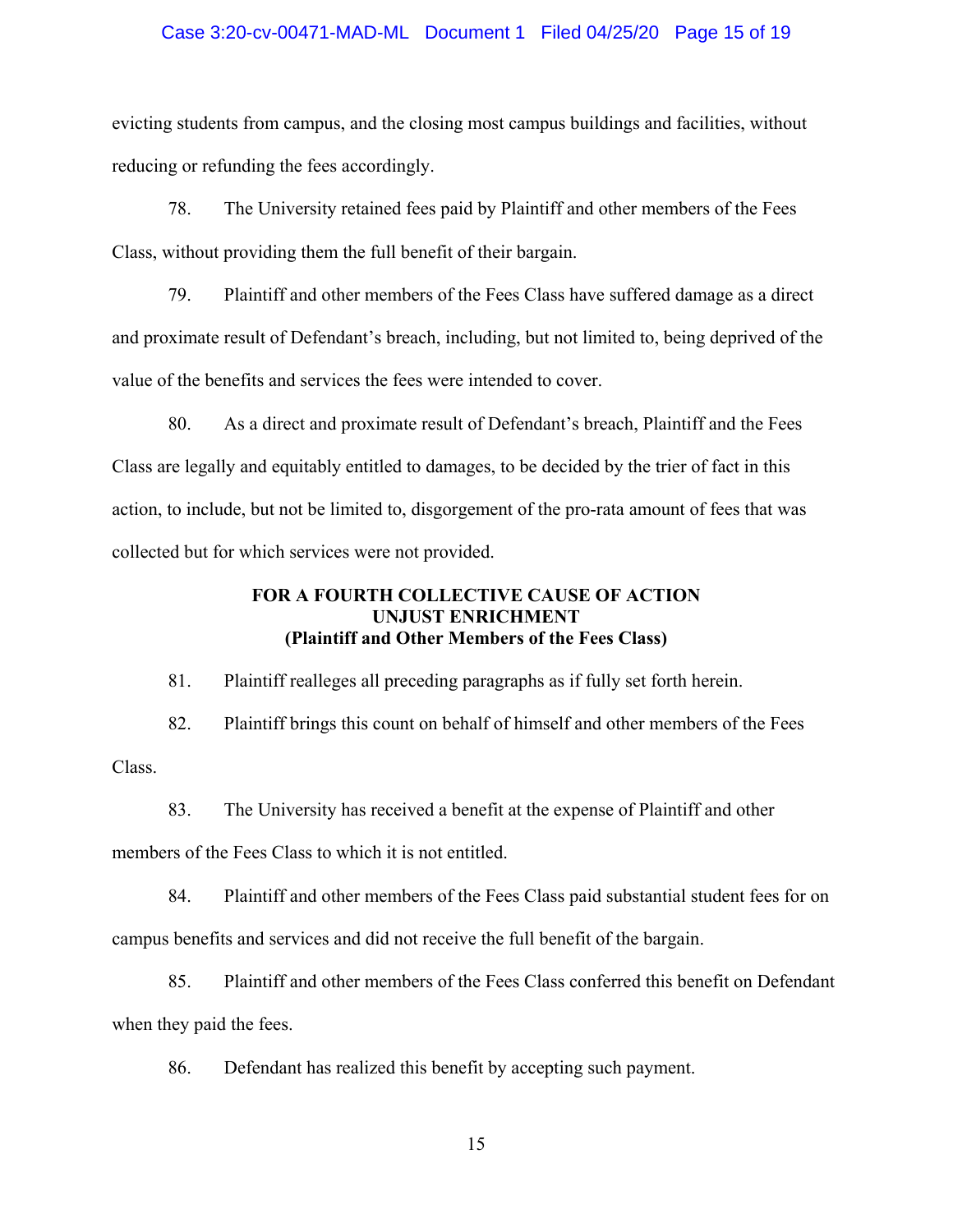#### Case 3:20-cv-00471-MAD-ML Document 1 Filed 04/25/20 Page 16 of 19

87. Defendant has retained this benefit, even though Defendant has failed to provide the services for which the fees were collected, making Defendant's retention unjust under the circumstances.

88. Equity and good conscience require that the University return a pro-rata portion of the monies paid in fees to Plaintiff and other members of the Fees Class.

89. Defendant should be required to disgorge this unjust enrichment.

# **FOR A FIFTH COLLECTIVE CAUSE OF ACTION BREACH OF CONTRACT (Plaintiff and Other Members of the Meals Class)**

90. Plaintiff realleges all preceding paragraphs as if fully set forth herein.

91. Plaintiff brings this count on behalf of himself and other members of the Meals Class.

92. Plaintiff and the Meals Class entered into contracts with the University which provided that Plaintiff and other members of the Meals Class would pay certain fees for or on behalf of students and, in exchange, the University would provide meals and on-campus dining options.

93. Plaintiff and other members of the Meals Class fulfilled their end of the bargain when they paid these fees for the Spring 2020 semester either out of pocket or by using student financing.

94. The University breached the contract with Plaintiff and the Meals Class by moving all classes for the Spring 2020 semester to online distance learning platforms, constructively evicting students from campus, and closing most campus buildings and facilities, including dining facilities, without reducing or refunding the fees accordingly.

95. The University retained fees paid by Plaintiff and other members of the Meals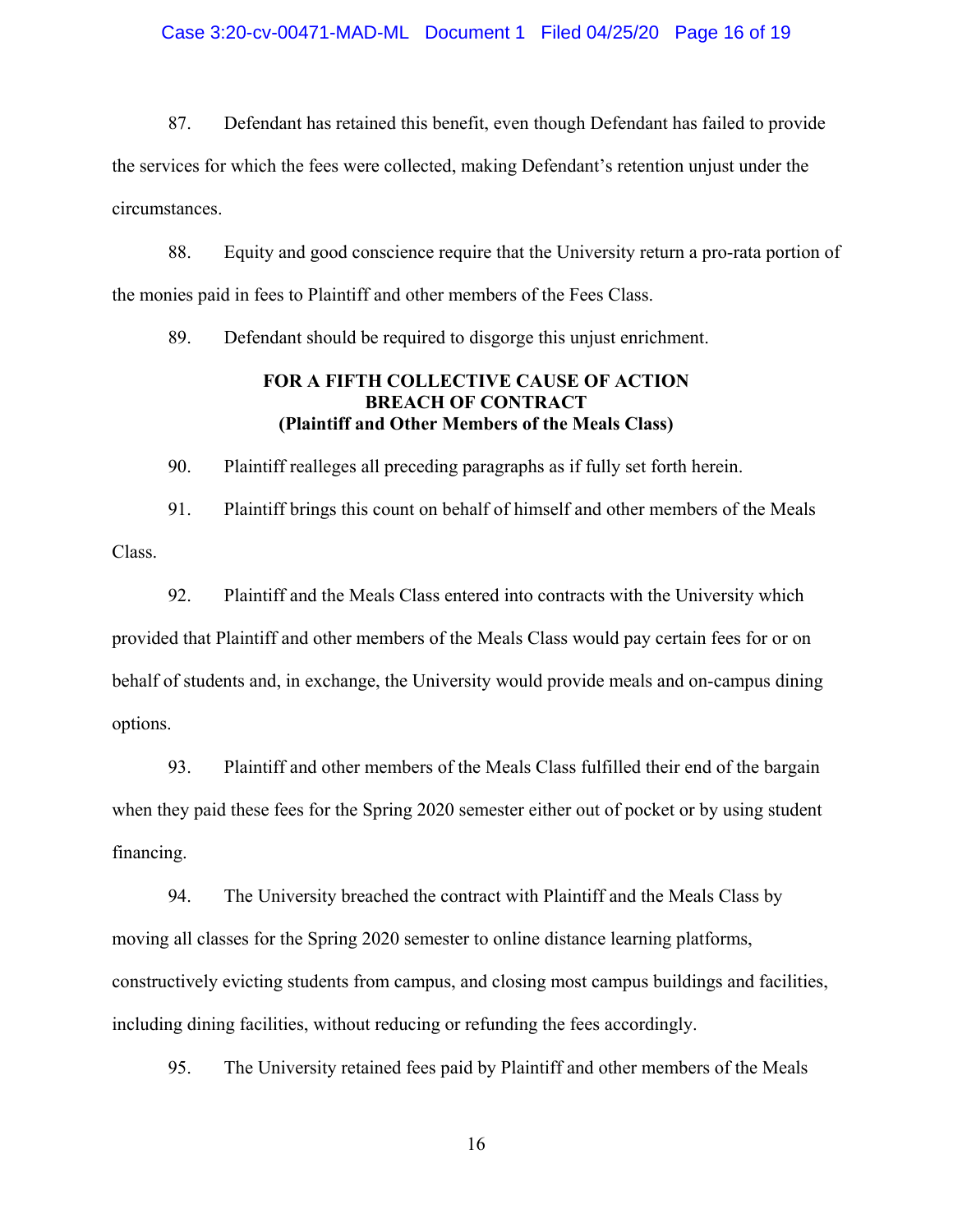#### Case 3:20-cv-00471-MAD-ML Document 1 Filed 04/25/20 Page 17 of 19

Class, without providing them the full benefit of their bargain.

96. Plaintiff and other members of the Meals Class have suffered damage as a direct and proximate result of Defendant's breach, including, but not limited to, being deprived of the value of the benefits and services the fees were intended to cover.

97. As a direct and proximate result of Defendant's breach, Plaintiff and the Meals Class are legally and equitably entitled to damages, to be decided by the trier of fact in this action, to include, but not be limited to, disgorgement of the pro-rata amount of fees that was collected but for which meals and services were not provided.

# **FOR A SIXTH COLLECTIVE CAUSE OF ACTION UNJUST ENRICHMENT (Plaintiff and Other Members of the Meals Class)**

98. Plaintiff realleges all preceding paragraphs as if fully set forth herein.

99. Plaintiff brings this count on behalf of himself and other members of the Meals Class.

100. The University has received a benefit at the expense of Plaintiff and other members of the Meals Class to which it is not entitled.

101. Plaintiff and other members of the Meals Class paid fees for access to on-campus meals and dining options.

102. Plaintiff and other members of the Meals Class conferred this benefit on Defendant when they paid the fees.

103. Defendant has realized this benefit by accepting such payment.

104. Defendant has retained this benefit, even though Defendant has failed to provide the meals and services for which the fees were collected, making Defendant's retention unjust under the circumstances.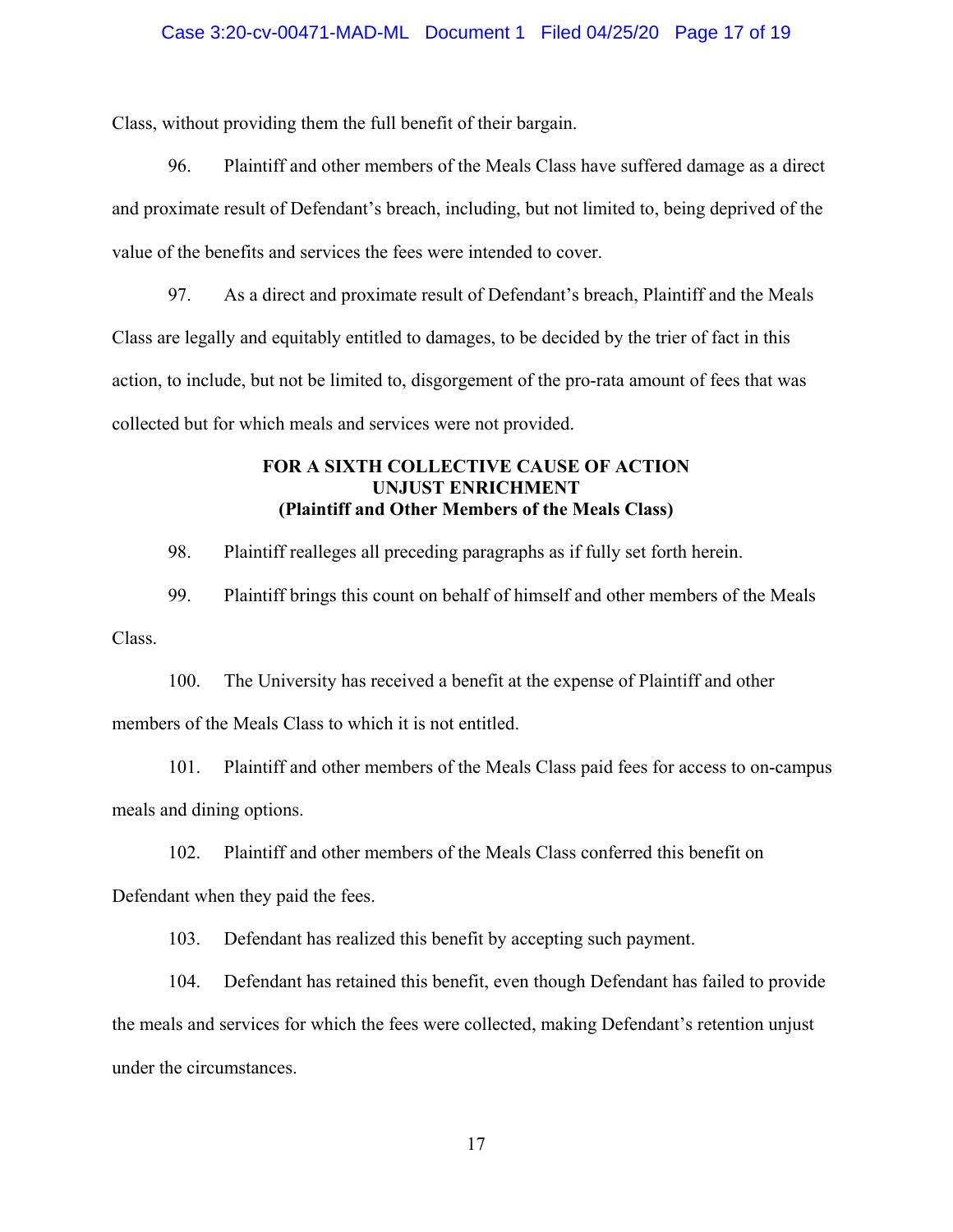#### Case 3:20-cv-00471-MAD-ML Document 1 Filed 04/25/20 Page 18 of 19

105. Equity and good conscience require that the University return a pro-rata portion of the monies paid in meal fees to Plaintiff and other members of the Meals Class.

106. Defendant should be required to disgorge this unjust enrichment.

#### **PRAYER FOR RELIEF**

WHEREFORE, Plaintiff, individually and on behalf of members of the Classes, pray for judgment in their favor and against Defendant as follows:

a. Certifying the Classes as proposed herein, designating Plaintiff as Class representative, and appointing undersigned counsel as Class Counsel;

b. Declaring that Defendant is financially responsible for notifying the Class members of the pendency of this action;

c. Declaring that Defendant has wrongfully kept monies paid for tuition, fees, oncampus housing, and meals;

d. Requiring that Defendant disgorge amounts wrongfully obtained for tuition, fees, and meals;

e. Awarding injunctive relief as permitted by law or equity, including enjoining Defendant from retaining the pro-rated, unused monies paid for tuition, fees, and meals;

f. Scheduling a trial by jury in this action;

g. Awarding Plaintiff's reasonable attorney's fees, costs and expenses, as permitted by law;

h. Awarding pre and post-judgment interest on any amounts awarded, as permitted by law; and

i. Awarding such other and further relief as may be just and proper.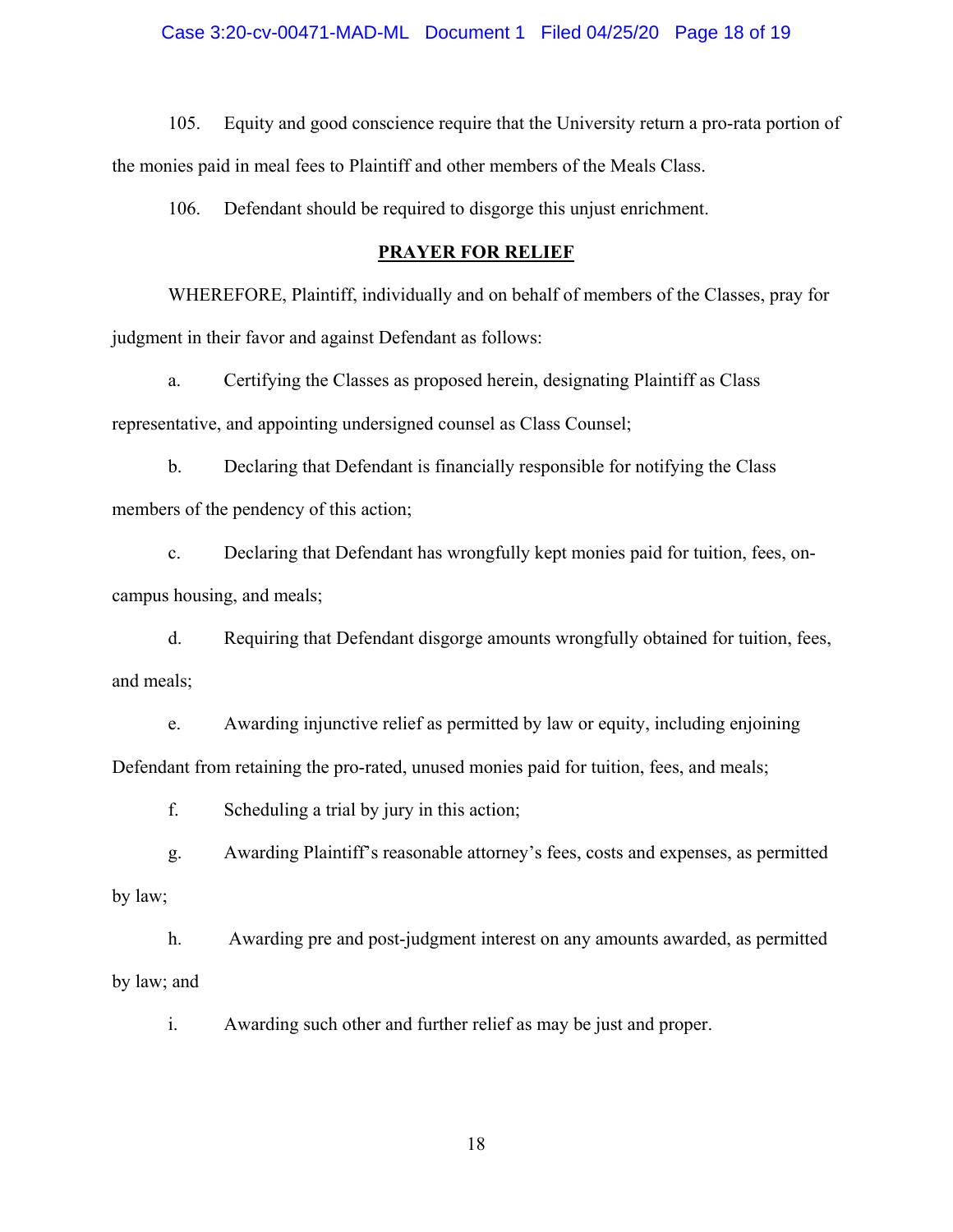Case 3:20-cv-00471-MAD-ML Document 1 Filed 04/25/20 Page 19 of 19

#### **DEMAND FOR JURY TRIAL**

Pursuant to Rule 38 of the Federal Rules of Civil Procedure, Plaintiff demands trial by

jury in this action of all issues so triable.

Dated: April 25, 2020

#### **LYNN LAW FIRM, LLP**

By: /s/ Kelsey W. Shannon Kelsey W. Shannon Bar Role No. 520477 101 South Salina Street, Suite 750 Syracuse, New York 13202-4983 Tel: (315) 474-1267 E-mail: kshannon@lynnlaw.com

**-**and-

#### **TOPTANI LAW PLLC**

Edward Toptani (*Pro Hac Vice* Admission Pending) 375 Pearl Street, Suite 1410 New York, New York 10038 Tel: (212) 699-8930 Email: edward@toptanilaw.com

-and-

#### **ANASTOPOULO LAW FIRM, LLC**

Eric M. Poulin (*Pro Hac Vice* Admission Pending) Roy T. Willey IV (*Pro Hac Vice* Admission Pending) 32 Ann Street Charleston, South Carolina 29403 Tel: (843) 614-8888 Email: eric@akimlawfirm.com roy@akimlawfirm.com

# **ATTORNEYS FOR PLAINTIFF(S)**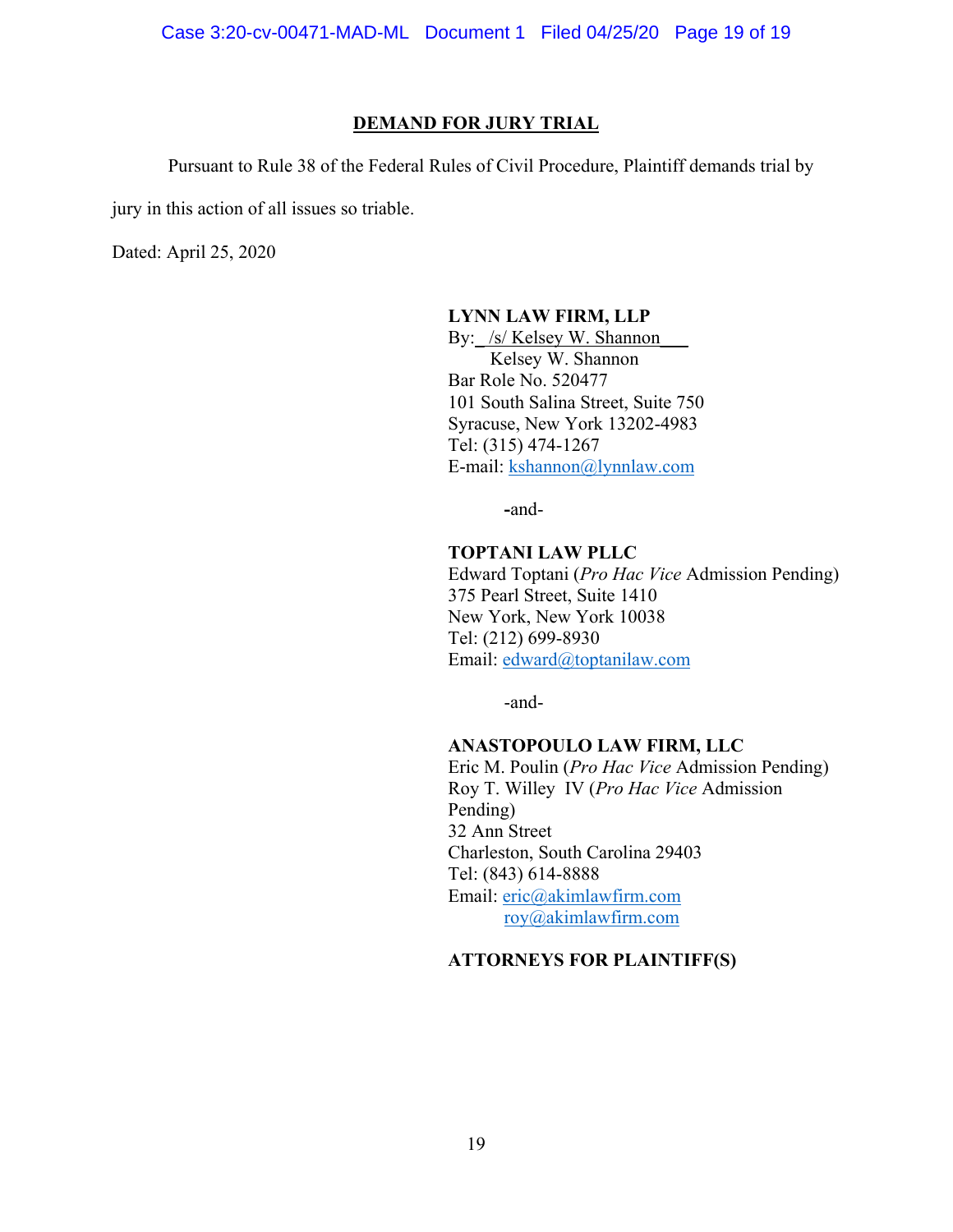# IS 44 (Rev. 09/19) **Case 3:20-cv-00471-MAPVIL COVER'SHE E<sup>Filed</sup> 04/25/20<sub>-c</sub>Page 1 of 2**

The JS 44 civil cover sheet and the information contained herein neither replace nor supplement the filing and service of pleadings or other papers as required by law, except as provided by local rules of court. This form,

| I. (a) PLAINTIFFS<br>Faber, Alec<br>(b) County of Residence of First Listed Plaintiff<br>Morris<br>(EXCEPT IN U.S. PLAINTIFF CASES)                                                                                                                                                                                                                                                                                                                                                                                                                                                                                                                     |                                                                                                                                                                                                                                                                                                                                                                                                                                                                                                                                                                                                                     |                                                                                                                                                                                                                                                                                                                                                                                                                                                                                                                                                                                                                                                                                                              | <b>Cornell University</b>                                                                                                                                                                                                                                                                                                                                                                                                  | <b>DEFENDANTS</b>                                                                                                                                                                                                                                                                                                                                                                                                                                                                                               |                                                                                                                                                                                                                                                                                                                                                                                                                                                                                                                                                                                                                                                                                                                                                       |  |  |  |
|---------------------------------------------------------------------------------------------------------------------------------------------------------------------------------------------------------------------------------------------------------------------------------------------------------------------------------------------------------------------------------------------------------------------------------------------------------------------------------------------------------------------------------------------------------------------------------------------------------------------------------------------------------|---------------------------------------------------------------------------------------------------------------------------------------------------------------------------------------------------------------------------------------------------------------------------------------------------------------------------------------------------------------------------------------------------------------------------------------------------------------------------------------------------------------------------------------------------------------------------------------------------------------------|--------------------------------------------------------------------------------------------------------------------------------------------------------------------------------------------------------------------------------------------------------------------------------------------------------------------------------------------------------------------------------------------------------------------------------------------------------------------------------------------------------------------------------------------------------------------------------------------------------------------------------------------------------------------------------------------------------------|----------------------------------------------------------------------------------------------------------------------------------------------------------------------------------------------------------------------------------------------------------------------------------------------------------------------------------------------------------------------------------------------------------------------------|-----------------------------------------------------------------------------------------------------------------------------------------------------------------------------------------------------------------------------------------------------------------------------------------------------------------------------------------------------------------------------------------------------------------------------------------------------------------------------------------------------------------|-------------------------------------------------------------------------------------------------------------------------------------------------------------------------------------------------------------------------------------------------------------------------------------------------------------------------------------------------------------------------------------------------------------------------------------------------------------------------------------------------------------------------------------------------------------------------------------------------------------------------------------------------------------------------------------------------------------------------------------------------------|--|--|--|
|                                                                                                                                                                                                                                                                                                                                                                                                                                                                                                                                                                                                                                                         |                                                                                                                                                                                                                                                                                                                                                                                                                                                                                                                                                                                                                     |                                                                                                                                                                                                                                                                                                                                                                                                                                                                                                                                                                                                                                                                                                              | County of Residence of First Listed Defendant<br>Tompkins<br>(IN U.S. PLAINTIFF CASES ONLY)<br>IN LAND CONDEMNATION CASES, USE THE LOCATION OF THE TRACT OF LAND INVOLVED.<br>NOTE:                                                                                                                                                                                                                                        |                                                                                                                                                                                                                                                                                                                                                                                                                                                                                                                 |                                                                                                                                                                                                                                                                                                                                                                                                                                                                                                                                                                                                                                                                                                                                                       |  |  |  |
| (c) Attorneys (Firm Name, Address, and Telephone Number)<br>Lynn Law Firm, LLP<br>101 S. Salina St., Suite 750, Syracuse, NY 13202-4983<br>$(315)$ 474-1267                                                                                                                                                                                                                                                                                                                                                                                                                                                                                             |                                                                                                                                                                                                                                                                                                                                                                                                                                                                                                                                                                                                                     |                                                                                                                                                                                                                                                                                                                                                                                                                                                                                                                                                                                                                                                                                                              | Attorneys (If Known)                                                                                                                                                                                                                                                                                                                                                                                                       |                                                                                                                                                                                                                                                                                                                                                                                                                                                                                                                 |                                                                                                                                                                                                                                                                                                                                                                                                                                                                                                                                                                                                                                                                                                                                                       |  |  |  |
| <b>II. BASIS OF JURISDICTION</b> (Place an "X" in One Box Only)                                                                                                                                                                                                                                                                                                                                                                                                                                                                                                                                                                                         |                                                                                                                                                                                                                                                                                                                                                                                                                                                                                                                                                                                                                     |                                                                                                                                                                                                                                                                                                                                                                                                                                                                                                                                                                                                                                                                                                              |                                                                                                                                                                                                                                                                                                                                                                                                                            |                                                                                                                                                                                                                                                                                                                                                                                                                                                                                                                 | <b>III. CITIZENSHIP OF PRINCIPAL PARTIES</b> (Place an "X" in One Box for Plaintiff                                                                                                                                                                                                                                                                                                                                                                                                                                                                                                                                                                                                                                                                   |  |  |  |
| $\Box$ 1 U.S. Government<br>Plaintiff                                                                                                                                                                                                                                                                                                                                                                                                                                                                                                                                                                                                                   | <b>3</b> Federal Question<br>(U.S. Government Not a Party)                                                                                                                                                                                                                                                                                                                                                                                                                                                                                                                                                          |                                                                                                                                                                                                                                                                                                                                                                                                                                                                                                                                                                                                                                                                                                              | (For Diversity Cases Only)<br>Citizen of This State                                                                                                                                                                                                                                                                                                                                                                        | <b>DEF</b><br><b>PTF</b><br>$\Box$ 1<br>$\Box$ 1<br>Incorporated or Principal Place<br>of Business In This State                                                                                                                                                                                                                                                                                                                                                                                                | and One Box for Defendant)<br>DEF<br>PTF<br>34<br>$\Box$ 4                                                                                                                                                                                                                                                                                                                                                                                                                                                                                                                                                                                                                                                                                            |  |  |  |
| $\Box$ 2 U.S. Government<br>Defendant                                                                                                                                                                                                                                                                                                                                                                                                                                                                                                                                                                                                                   | Diversity<br>⊡ 4                                                                                                                                                                                                                                                                                                                                                                                                                                                                                                                                                                                                    | (Indicate Citizenship of Parties in Item III)                                                                                                                                                                                                                                                                                                                                                                                                                                                                                                                                                                                                                                                                | Citizen of Another State<br>Citizen or Subject of a                                                                                                                                                                                                                                                                                                                                                                        | 2 Incorporated and Principal Place<br>$\mathbf{I}$ 2<br>of Business In Another State<br><b>3</b> Foreign Nation<br>$\Box$ 3                                                                                                                                                                                                                                                                                                                                                                                     | $\Box$ 5<br>$\Box$ 5<br>$\Box$ 6<br>O 6                                                                                                                                                                                                                                                                                                                                                                                                                                                                                                                                                                                                                                                                                                               |  |  |  |
|                                                                                                                                                                                                                                                                                                                                                                                                                                                                                                                                                                                                                                                         |                                                                                                                                                                                                                                                                                                                                                                                                                                                                                                                                                                                                                     |                                                                                                                                                                                                                                                                                                                                                                                                                                                                                                                                                                                                                                                                                                              | Foreign Country                                                                                                                                                                                                                                                                                                                                                                                                            |                                                                                                                                                                                                                                                                                                                                                                                                                                                                                                                 |                                                                                                                                                                                                                                                                                                                                                                                                                                                                                                                                                                                                                                                                                                                                                       |  |  |  |
| <b>IV. NATURE OF SUIT</b> (Place an "X" in One Box Only)<br><b>CONTRACT</b>                                                                                                                                                                                                                                                                                                                                                                                                                                                                                                                                                                             |                                                                                                                                                                                                                                                                                                                                                                                                                                                                                                                                                                                                                     | <b>TORTS</b>                                                                                                                                                                                                                                                                                                                                                                                                                                                                                                                                                                                                                                                                                                 | <b>FORFEITURE/PENALTY</b>                                                                                                                                                                                                                                                                                                                                                                                                  | <b>BANKRUPTCY</b>                                                                                                                                                                                                                                                                                                                                                                                                                                                                                               | Click here for: Nature of Suit Code Descriptions.<br><b>OTHER STATUTES</b>                                                                                                                                                                                                                                                                                                                                                                                                                                                                                                                                                                                                                                                                            |  |  |  |
| $\Box$ 110 Insurance<br>$\Box$ 120 Marine<br>$\Box$ 130 Miller Act<br>$\Box$ 140 Negotiable Instrument<br>$\Box$ 150 Recovery of Overpayment<br>& Enforcement of Judgment<br>151 Medicare Act<br>□ 152 Recovery of Defaulted<br><b>Student Loans</b><br>(Excludes Veterans)<br>$\Box$ 153 Recovery of Overpayment<br>of Veteran's Benefits<br>160 Stockholders' Suits<br>190 Other Contract<br>195 Contract Product Liability<br>196 Franchise<br><b>REAL PROPERTY</b><br>$\Box$ 210 Land Condemnation<br>$\Box$ 220 Foreclosure<br>$\Box$ 230 Rent Lease & Ejectment<br>240 Torts to Land<br>245 Tort Product Liability<br>290 All Other Real Property | PERSONAL INJURY<br>$\Box$ 310 Airplane<br>□ 315 Airplane Product<br>Liability<br>□ 320 Assault, Libel &<br>Slander<br>330 Federal Employers'<br>Liability<br>$\Box$ 340 Marine<br>345 Marine Product<br>Liability<br>□ 350 Motor Vehicle<br>□ 355 Motor Vehicle<br>Product Liability<br>360 Other Personal<br>Injury<br>$\Box$ 362 Personal Injury -<br>Medical Malpractice<br><b>CIVIL RIGHTS</b><br>440 Other Civil Rights<br>$\Box$ 441 Voting<br>442 Employment<br>$\Box$ 443 Housing/<br>Accommodations<br>$\Box$ 445 Amer. w/Disabilities<br>Employment<br>446 Amer. w/Disabilities<br>Other<br>448 Education | PERSONAL INJURY<br>$\Box$ 365 Personal Injury -<br>Product Liability<br>367 Health Care/<br>Pharmaceutical<br>Personal Injury<br>Product Liability<br>□ 368 Asbestos Personal<br><b>Injury Product</b><br>Liability<br>PERSONAL PROPERTY<br>□ 370 Other Fraud<br>$\Box$ 371 Truth in Lending<br>380 Other Personal<br><b>Property Damage</b><br>385 Property Damage<br>Product Liability<br><b>PRISONER PETITIONS</b><br><b>Habeas Corpus:</b><br>□ 463 Alien Detainee<br>$\Box$ 510 Motions to Vacate<br>Sentence<br>□ 530 General<br>535 Death Penalty<br>Other:<br>$\Box$ 540 Mandamus & Other<br>$\Box$ 550 Civil Rights<br>555 Prison Condition<br>560 Civil Detainee -<br>Conditions of<br>Confinement | 5 625 Drug Related Seizure<br>of Property 21 USC 881<br>$\Box$ 690 Other<br><b>LABOR</b><br>710 Fair Labor Standards<br>Act<br>720 Labor/Management<br>Relations<br>740 Railway Labor Act<br>751 Family and Medical<br>Leave Act<br>790 Other Labor Litigation<br>791 Employee Retirement<br>Income Security Act<br><b>IMMIGRATION</b><br>$\Box$ 462 Naturalization Application<br>$\Box$ 465 Other Immigration<br>Actions | 158 152 422 Appeal 28 USC<br>$\Box$ 423 Withdrawal<br>28 USC 157<br><b>PROPERTY RIGHTS</b><br>$\Box$ 820 Copyrights<br>□ 830 Patent<br>□ 835 Patent - Abbreviated<br>New Drug Application<br>□ 840 Trademark<br><b>SOCIAL SECURITY</b><br>$\Box$ 861 HIA (1395ff)<br><b>1 862 Black Lung (923)</b><br>$\Box$ 863 DIWC/DIWW (405(g))<br>$\Box$ 864 SSID Title XVI<br>$\Box$ 865 RSI (405(g))<br><b>FEDERAL TAX SUITS</b><br>7 870 Taxes (U.S. Plaintiff<br>or Defendant)<br>□ 871 IRS-Third Party<br>26 USC 7609 | 375 False Claims Act<br>$\Box$ 376 Qui Tam (31 USC)<br>3729(a)<br>1 400 State Reapportionment<br>$\Box$ 410 Antitrust<br>$\Box$ 430 Banks and Banking<br>$\Box$ 450 Commerce<br>$\Box$ 460 Deportation<br>□ 470 Racketeer Influenced and<br>Corrupt Organizations<br>□ 480 Consumer Credit<br>$(15$ USC 1681 or 1692)<br>□ 485 Telephone Consumer<br>Protection Act<br>□ 490 Cable/Sat TV<br>$\Box$ 850 Securities/Commodities/<br>Exchange<br>□ 890 Other Statutory Actions<br>□ 891 Agricultural Acts<br>□ 893 Environmental Matters<br>□ 895 Freedom of Information<br>Act<br>□ 896 Arbitration<br>□ 899 Administrative Procedure<br>Act/Review or Appeal of<br><b>Agency Decision</b><br>$\Box$ 950 Constitutionality of<br><b>State Statutes</b> |  |  |  |
| V. ORIGIN (Place an "X" in One Box Only)<br>$\blacksquare$ 1 Original<br>Proceeding                                                                                                                                                                                                                                                                                                                                                                                                                                                                                                                                                                     | $\square$ 2 Removed from<br>$\Box$ 3<br>State Court                                                                                                                                                                                                                                                                                                                                                                                                                                                                                                                                                                 | Remanded from<br>Appellate Court                                                                                                                                                                                                                                                                                                                                                                                                                                                                                                                                                                                                                                                                             | $\Box$ 4 Reinstated or<br>Reopened<br>(specify)                                                                                                                                                                                                                                                                                                                                                                            | Multidistrict<br>$\Box$ 5 Transferred from<br>$\Box$ 6<br>Litigation -<br><b>Another District</b><br>Transfer                                                                                                                                                                                                                                                                                                                                                                                                   | $\Box$ 8 Multidistrict<br>Litigation -<br>Direct File                                                                                                                                                                                                                                                                                                                                                                                                                                                                                                                                                                                                                                                                                                 |  |  |  |
| VI. CAUSE OF ACTION                                                                                                                                                                                                                                                                                                                                                                                                                                                                                                                                                                                                                                     | 28 U.S.C. § 1332(d)<br>Brief description of cause:<br>Class action; breach of contract                                                                                                                                                                                                                                                                                                                                                                                                                                                                                                                              |                                                                                                                                                                                                                                                                                                                                                                                                                                                                                                                                                                                                                                                                                                              | Cite the U.S. Civil Statute under which you are filing (Do not cite jurisdictional statutes unless diversity):                                                                                                                                                                                                                                                                                                             |                                                                                                                                                                                                                                                                                                                                                                                                                                                                                                                 |                                                                                                                                                                                                                                                                                                                                                                                                                                                                                                                                                                                                                                                                                                                                                       |  |  |  |
| <b>VII. REQUESTED IN</b><br><b>COMPLAINT:</b><br>VIII. RELATED CASE(S)                                                                                                                                                                                                                                                                                                                                                                                                                                                                                                                                                                                  | 图<br>UNDER RULE 23, F.R.Cv.P.                                                                                                                                                                                                                                                                                                                                                                                                                                                                                                                                                                                       | CHECK IF THIS IS A CLASS ACTION                                                                                                                                                                                                                                                                                                                                                                                                                                                                                                                                                                                                                                                                              | <b>DEMAND \$</b>                                                                                                                                                                                                                                                                                                                                                                                                           | <b>JURY DEMAND:</b>                                                                                                                                                                                                                                                                                                                                                                                                                                                                                             | CHECK YES only if demanded in complaint:<br>⊠ Yes<br>$\Box$ No                                                                                                                                                                                                                                                                                                                                                                                                                                                                                                                                                                                                                                                                                        |  |  |  |
| <b>IF ANY</b>                                                                                                                                                                                                                                                                                                                                                                                                                                                                                                                                                                                                                                           | (See instructions):                                                                                                                                                                                                                                                                                                                                                                                                                                                                                                                                                                                                 | <b>JUDGE</b>                                                                                                                                                                                                                                                                                                                                                                                                                                                                                                                                                                                                                                                                                                 |                                                                                                                                                                                                                                                                                                                                                                                                                            | DOCKET NUMBER                                                                                                                                                                                                                                                                                                                                                                                                                                                                                                   |                                                                                                                                                                                                                                                                                                                                                                                                                                                                                                                                                                                                                                                                                                                                                       |  |  |  |
| <b>DATE</b><br>04/25/2020                                                                                                                                                                                                                                                                                                                                                                                                                                                                                                                                                                                                                               |                                                                                                                                                                                                                                                                                                                                                                                                                                                                                                                                                                                                                     | /s/ Kelsey W. Shannon                                                                                                                                                                                                                                                                                                                                                                                                                                                                                                                                                                                                                                                                                        | SIGNATURE OF ATTORNEY OF RECORD                                                                                                                                                                                                                                                                                                                                                                                            |                                                                                                                                                                                                                                                                                                                                                                                                                                                                                                                 |                                                                                                                                                                                                                                                                                                                                                                                                                                                                                                                                                                                                                                                                                                                                                       |  |  |  |
| FOR OFFICE USE ONLY<br>ANYNDC-510203<br><b>RECEIPT#</b>                                                                                                                                                                                                                                                                                                                                                                                                                                                                                                                                                                                                 | \$400.00<br><b>AMOUNT</b>                                                                                                                                                                                                                                                                                                                                                                                                                                                                                                                                                                                           | <b>APPLYING IFP</b>                                                                                                                                                                                                                                                                                                                                                                                                                                                                                                                                                                                                                                                                                          | <b>JUDGE</b>                                                                                                                                                                                                                                                                                                                                                                                                               | <b>MAD</b><br>MAG. JUDGE                                                                                                                                                                                                                                                                                                                                                                                                                                                                                        | ML                                                                                                                                                                                                                                                                                                                                                                                                                                                                                                                                                                                                                                                                                                                                                    |  |  |  |
| <b>Print</b>                                                                                                                                                                                                                                                                                                                                                                                                                                                                                                                                                                                                                                            | <b>Save As</b>                                                                                                                                                                                                                                                                                                                                                                                                                                                                                                                                                                                                      |                                                                                                                                                                                                                                                                                                                                                                                                                                                                                                                                                                                                                                                                                                              |                                                                                                                                                                                                                                                                                                                                                                                                                            |                                                                                                                                                                                                                                                                                                                                                                                                                                                                                                                 | <b>Reset</b>                                                                                                                                                                                                                                                                                                                                                                                                                                                                                                                                                                                                                                                                                                                                          |  |  |  |